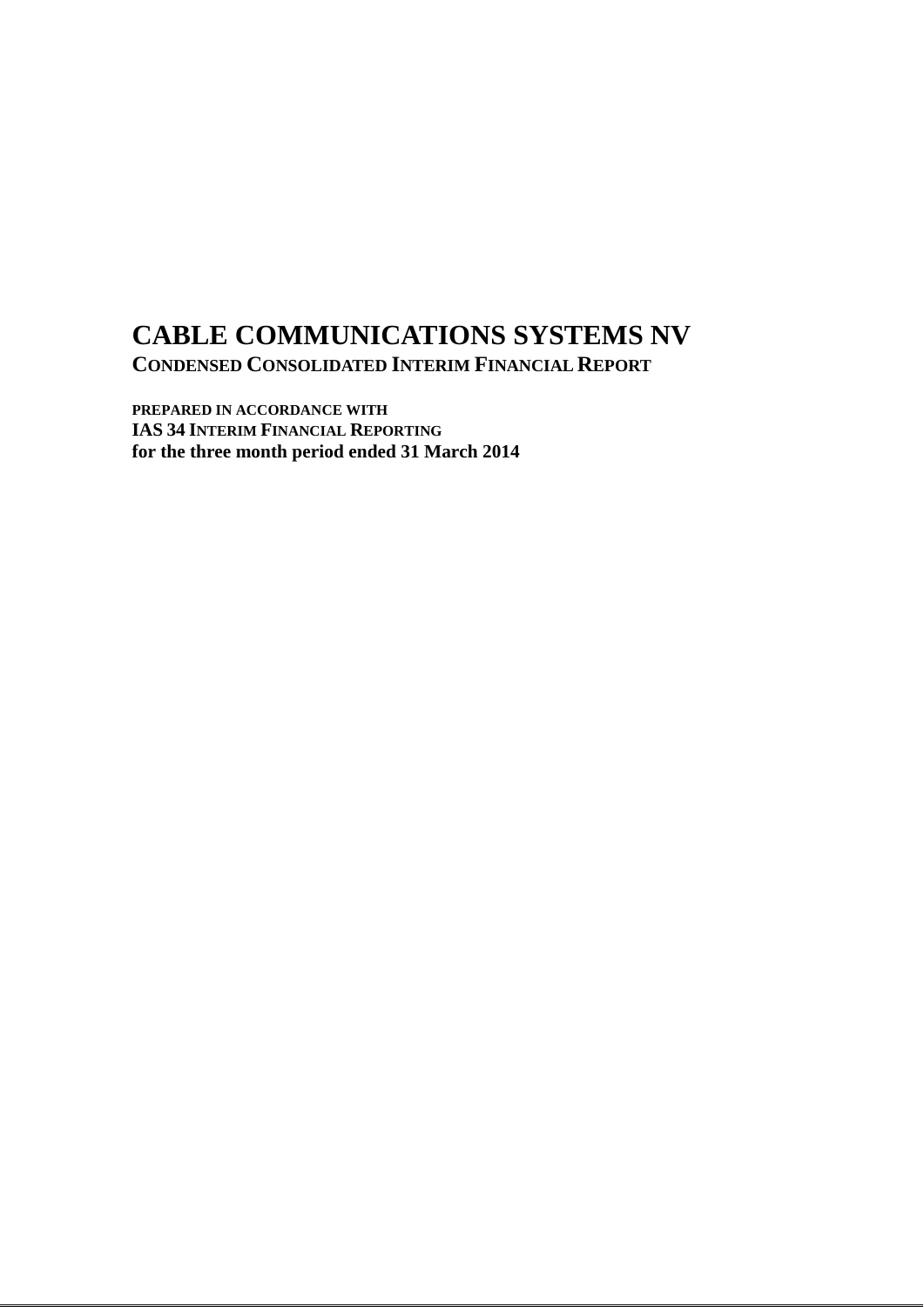## **CONTENTS Page**

| GENERAL INFORMATION ELECTRIC CONTROLLER EN ELECTRIC CONTROLLER EN ELECTRIC CONTROLLER EN ELECTRIC CONTROLLER E |
|----------------------------------------------------------------------------------------------------------------|
| REPORT ON REVIEW OF CONDENSED CONSOLIDATED INTERIM FINANCIAL REPORT FOR A SAMPLE ASSEMBLE.                     |
|                                                                                                                |
| CONDENSED CONSOLIDATED STATEMENT OF FINANCIAL POSITION (unaudited) 1                                           |
|                                                                                                                |
| CONDENSED CONSOLIDATED STATEMENT OF COMPREHENSIVE INCOME (unaudited)2                                          |
|                                                                                                                |
| CONDENSED CONSOLIDATED STATEMENT OF CHANGES IN EQUITY (unaudited) 4 - 5                                        |
| NOTES TO THE CONDENSED CONSOLIDATED INTERIM FINANCIAL REPORT (unaudited) 6 - 19                                |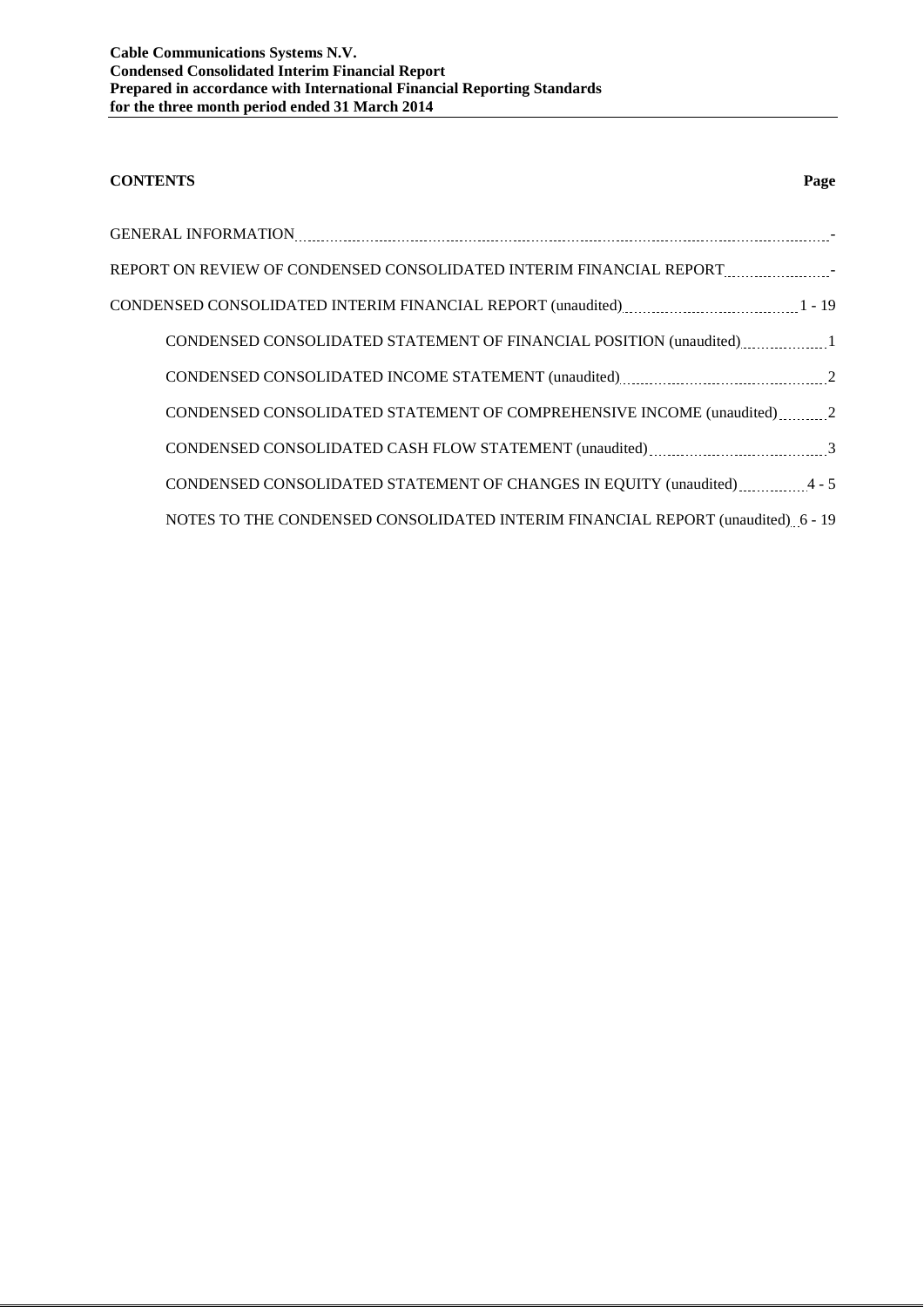### **GENERAL INFORMATION**

#### **Directors:**

Zoltan Teszari, President of the Board of Directors

Marius Cătălin Vărzaru

Monique Charlotte Rosenkotter-Donker

Parveen Chantal Soebrati

#### **Registered Office:**

Cable Communications Systems N.V. Naritaweg 165, 1043 BW, Amsterdam, Netherlands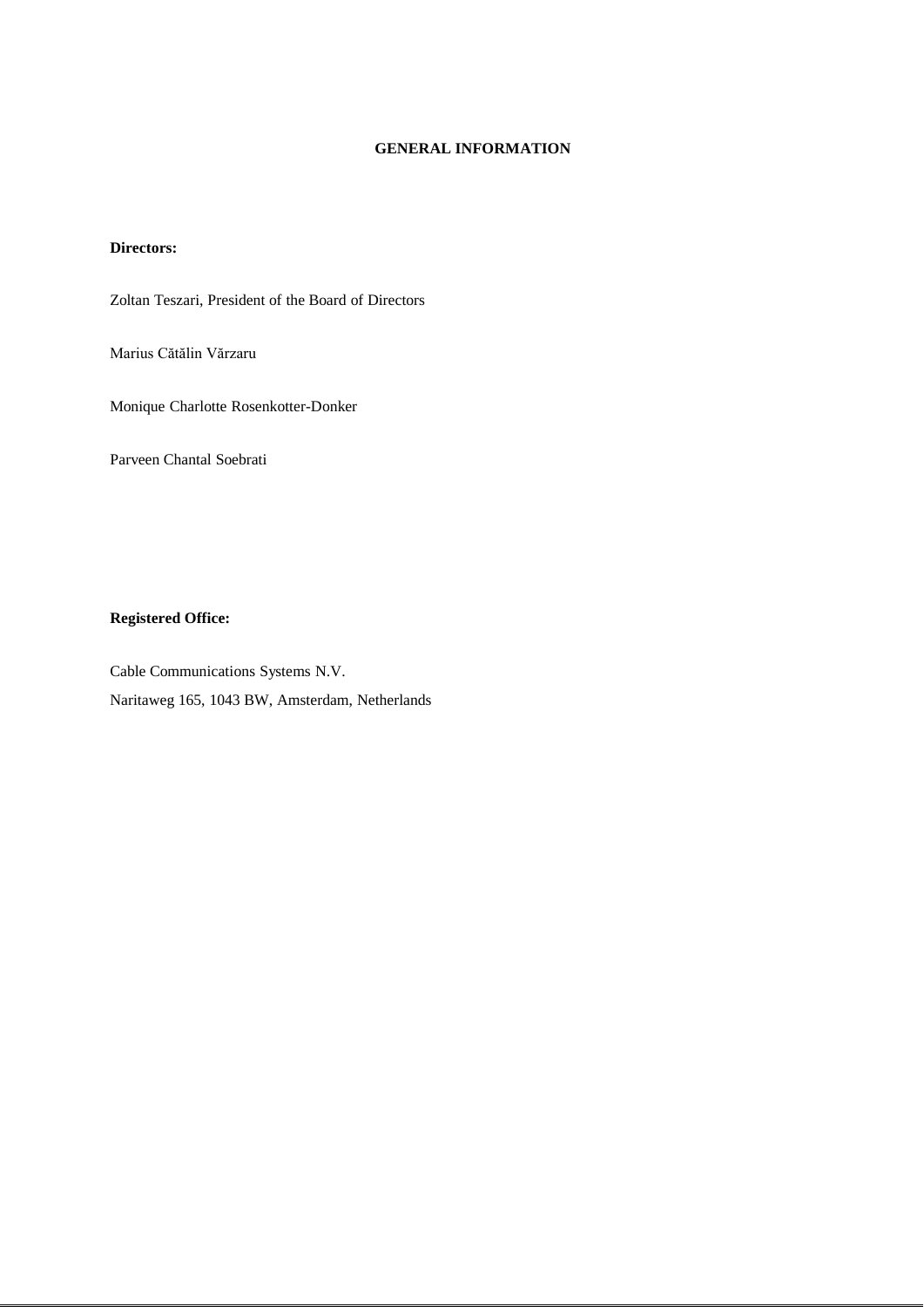#### **Cable Communications Systems N.V. Condensed Consolidated Statement of Financial Position (unaudited) as of 31 March 2014** *(all amounts are in thousand Eur, unless specified otherwise)*

|                                                           | <b>Notes</b>   | 31 March 2014 | 31 December 2013 |
|-----------------------------------------------------------|----------------|---------------|------------------|
| <b>ASSETS</b>                                             |                |               |                  |
| <b>Non-current assets</b>                                 |                |               |                  |
| Property, plant and equipment                             | $\overline{4}$ | 634,975       | 624,672          |
| Intangible assets                                         | 5              | 171,817       | 168,653          |
| Available for sale financial assets (AFS)                 |                | 30,982        | 30,982           |
| Investments in associates                                 |                | 2,381         | 2,280            |
| Long term receivables                                     |                | 2,913         | 2,666            |
| Deferred tax assets                                       |                | 4,758         | 5,008            |
| <b>Total non-current assets</b>                           |                | 847,826       | 834,261          |
| <b>Current assets</b>                                     |                |               |                  |
| Inventories                                               |                | 24,710        | 21,065           |
| Programme assets                                          | 5              | 25,847        | 29,387           |
| Trade and other receivables                               |                | 83,074        | 81,484           |
| Income tax receivable                                     |                | 3,987         | 4,857            |
| Other assets                                              |                | 11,406        | 11,680           |
| Cash and cash equivalents                                 |                | 49,879        | 50,234           |
| <b>Total current assets</b>                               |                | 198,903       | 198,707          |
| <b>Total assets</b>                                       |                | 1,046,729     | 1,032,968        |
| <b>EQUITY AND LIABILITIES</b>                             |                |               |                  |
| Equity attributable to equity holders of the parent       |                |               |                  |
| Share capital                                             |                | 51            | 51               |
| Share premium                                             |                | 8,247         | 8,248            |
| Treasury shares                                           |                | (16,703)      | (16,703)         |
| Reserves                                                  |                | 43,075        | 54,094           |
| Retained earnings                                         |                | 85,044        | 71,397           |
| Total equity attributable to equity holders of the parent |                | 119,714       | 117,087          |
| Non-controlling interest                                  |                | 3,260         | 3,396            |
| <b>Total equity</b>                                       |                | 122,973       | 120,483          |
| <b>Non-current liabilities</b>                            |                |               |                  |
| Interest-bearing loans and borrowings                     | 6              | 639,344       | 638,933          |
| Deferred tax liabilities                                  |                | 37,934        | 37,826           |
| Other long-term liabilities                               |                | 7,423         | 5,280            |
| <b>Total non-current liabilities</b>                      |                |               |                  |
|                                                           |                | 684,701       | 682,039          |
| <b>Current liabilities</b>                                |                |               |                  |
| Trade and other payables                                  |                | 169,591       | 174,740          |
| Interest-bearing loans and borrowings                     | 6              | 21,132        | 11,458           |
| Income tax payable                                        |                | 887           | 640              |
| Derivative financial instruments                          | 14             | 1,783         | 317              |
| Deferred revenue                                          |                | 45,662        | 43,291           |
| <b>Total current liabilities</b>                          |                | 239,055       | 230,446          |
| <b>Total liabilities</b>                                  |                | 923,756       | 912,484          |
| <b>Total equity and liabilities</b>                       |                | 1,046,729     | 1,032,968        |

*The notes on pages 6 to 19 are an integral part of this condensed consolidated interim financial report*. The condensed consolidated interim financial report was issued on 12 June 2014.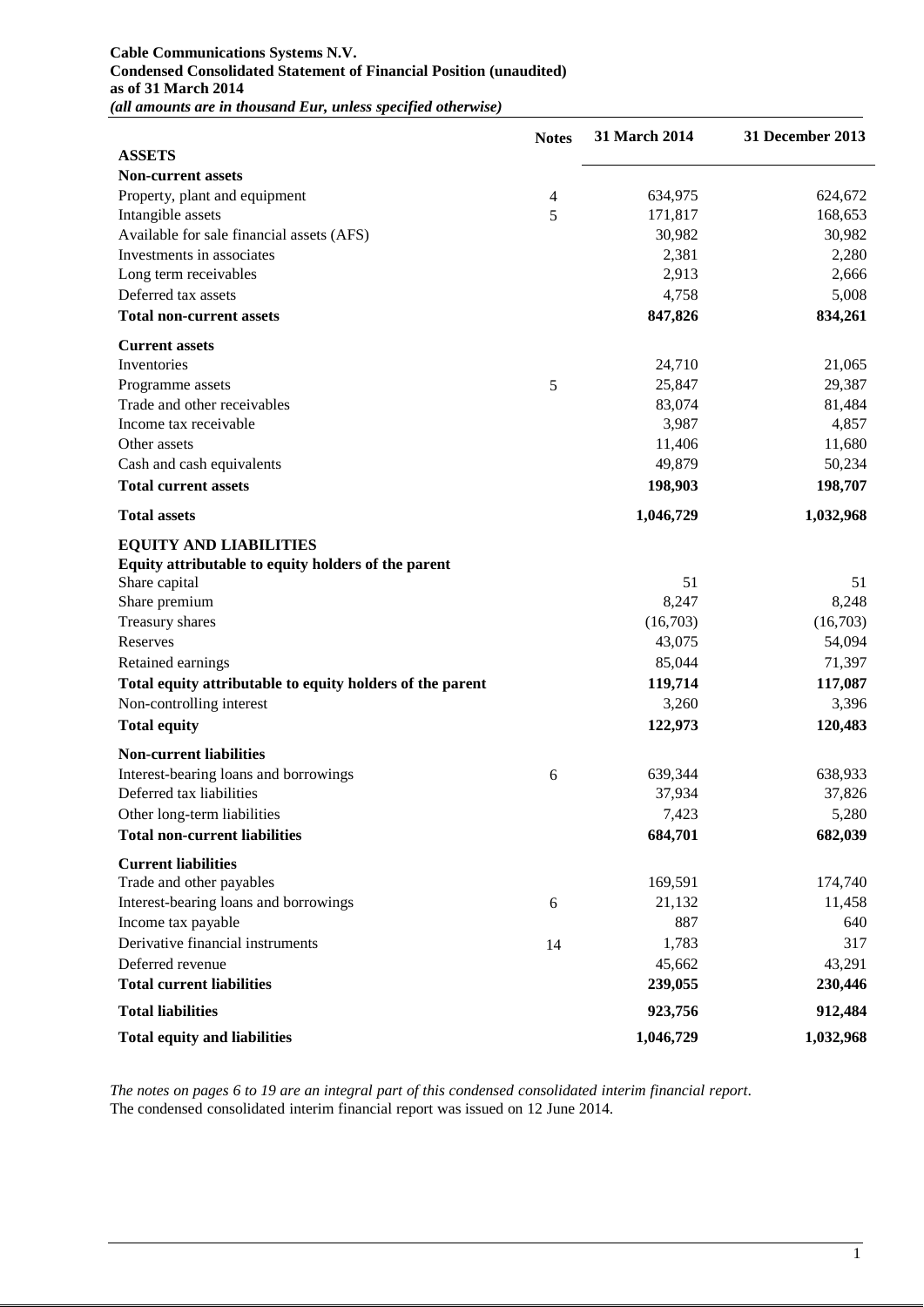## **Cable Communications Systems N.V. Condensed Consolidated Statement of Comprehensive Income (unaudited) for the three month period ended 31 March 2014**

*(all amounts are in thousand Eur, unless specified otherwise)*

|                                                          |              | Continuing | <b>Discontinued</b> | Three month                   | <b>Continuing</b> | <b>Discontinued</b> | Three month                   |
|----------------------------------------------------------|--------------|------------|---------------------|-------------------------------|-------------------|---------------------|-------------------------------|
|                                                          | <b>Notes</b> | operations | operations          | period ended<br>31 March 2014 | operations        | operations          | period ended<br>31 March 2013 |
| Revenues                                                 | $\,8\,$      | 153,853    |                     | 153,853                       | 149,082           | 7,500               | 156,582                       |
| Other income                                             |              | 8,332      |                     | 8,332                         |                   |                     |                               |
| Operating expenses                                       | 9            | (141, 254) |                     | (141, 254)                    | (139, 804)        | (5, 435)            | (145, 239)                    |
| <b>Operating profit</b>                                  |              | 20,931     | $\blacksquare$      | 20,931                        | 9,278             | 2,065               | 11,343                        |
| Finance income                                           |              | 7,459      |                     | 7,459                         | 81                |                     | 82                            |
| Finance expense                                          |              | (14, 957)  |                     | (14,957)                      | (15,292)          | (7)                 | (15,299)                      |
| <b>Net finance costs</b>                                 | 10           | (7, 498)   |                     | (7, 498)                      | (15,211)          | (6)                 | (15,217)                      |
| Gain / (Loss) before taxation                            |              | 13,433     |                     | 13,433                        | (5,932)           | 2,058               | (3,874)                       |
| Income tax (expense) / income                            |              | (1,872)    |                     | (1,872)                       | 124               | $\Omega$            | 124                           |
| Net gain / (loss) for the period                         |              | 11,561     | ٠                   | 11,561                        | (5,808)           | 2,058               | (3,750)                       |
|                                                          |              |            |                     |                               |                   |                     |                               |
| Other comprehensive income                               |              |            |                     |                               |                   |                     |                               |
| Foreign currency translation differences                 |              |            |                     |                               |                   |                     |                               |
| Items that will not be reclassified to profit or loss in |              |            |                     |                               |                   |                     |                               |
| subsequent periods                                       |              |            |                     |                               |                   |                     |                               |
| Items that may be reclassified to profit or loss in      |              | (7,029)    |                     | (7,029)                       | (1,969)           |                     | (1,969)                       |
| subsequent periods                                       |              |            |                     |                               |                   |                     |                               |
| Other comprehensive loss for the period                  |              | (7,029)    | ٠                   | (7,029)                       | (1,969)           |                     | (1,969)                       |
| Total comprehensive gain / (loss) for the period         |              | 4,532      |                     | 4,532                         | (7, 777)          | 2,058               | (5,719)                       |
|                                                          |              |            |                     |                               |                   |                     |                               |
| Net gain/ (loss) attributable to:                        |              |            |                     |                               |                   |                     |                               |
| Equity holders of the parent                             |              | 11,143     |                     | 11,143                        | (5,585)           | 1,979               | (3,606)                       |
| Non-controlling interest                                 |              | 418        |                     | 418                           | (224)             | 80                  | (145)                         |
| Net gain / (loss) for the period                         |              | 11,561     |                     | 11,561                        | (5,809)           | 2,058               | (3,751)                       |
| Total comprehensive result attributable to:              |              |            |                     |                               |                   |                     |                               |
| Equity holders of the parent                             |              | (6,749)    |                     | (6,749)                       | (3,647)           | 1,979               | (1,668)                       |
| Non-controlling interest                                 |              | (280)      |                     | (280)                         | (380)             | 80                  | (301)                         |
| Total comprehensive gain/(loss) for the period           |              | (7,029)    |                     | (7,029)                       | (4,027)           | 2,058               | (1,969)                       |
|                                                          |              |            |                     |                               |                   |                     |                               |

*The notes on pages 6 to 19 are an integral part of this condensed consolidated interim financial report*.

The condensed consolidated interim financial report was issued on 12 June 2014.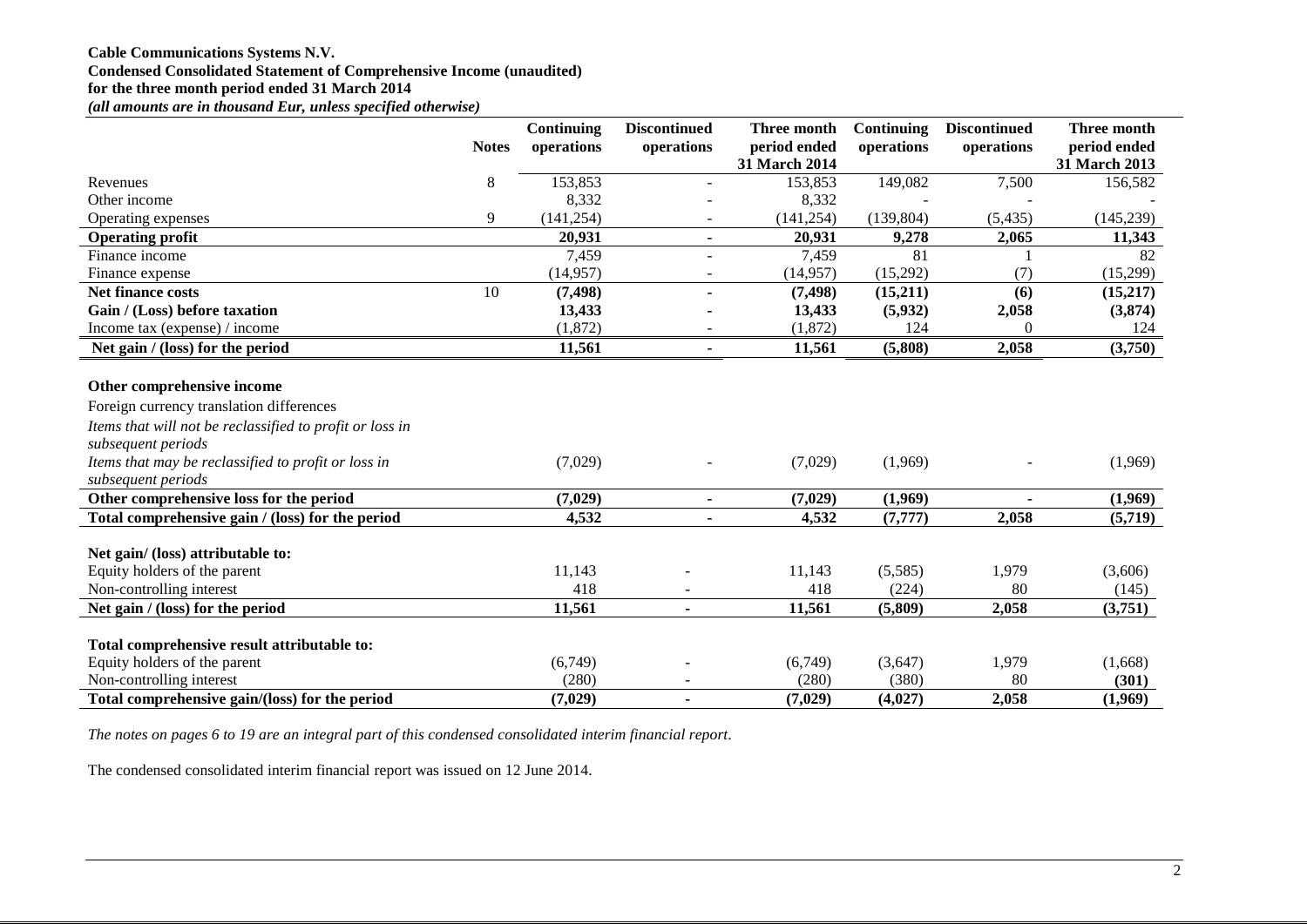#### **Cable Communications Systems N.V. Condensed Consolidated Cash Flow Statement (unaudited) for the three month period ended 31 March 2014** *(all amounts are in thousand Eur, unless specified otherwise)*

|                                                                        | <b>Notes</b> | 3 months<br>period ended<br>March 2014 | 3 months<br>period ended<br><b>March 2013</b> |
|------------------------------------------------------------------------|--------------|----------------------------------------|-----------------------------------------------|
| <b>Cash flows from operating activities</b>                            |              |                                        |                                               |
| Profit/(loss) before taxation                                          |              | 13,433                                 | (3,874)                                       |
| <b>Adjustments for:</b>                                                |              |                                        |                                               |
| Depreciation, amortization and impairment                              | 9            | 48,309                                 | 54,294                                        |
| Interest expense, net                                                  | 6            | 12,278                                 | 8,977                                         |
| Finance costs                                                          |              | 193                                    |                                               |
| Impairment of trade and other receivables                              | 9            | 1,203                                  | 1,738                                         |
| Unrealised (gains) / losses on derivative financial instruments        |              | 1,466                                  | (41)                                          |
| Equity settled share-based payments                                    | 13           | 466                                    | 453                                           |
| Unrealised foreign exchange loss / (gain)                              |              | (8,144)                                | 6,151                                         |
| Other non cash items                                                   |              |                                        | 1,317                                         |
| Gain on disposal of subsidiary                                         |              | (9,040)                                | $\theta$                                      |
| Cash flows from operations before working capital changes              |              | 60,164                                 | 69,015                                        |
| Changes in:                                                            |              |                                        |                                               |
| Trade receivables and other assets                                     |              | (790)                                  | (2,186)                                       |
| Inventories                                                            |              | (3,629)                                | 1,800                                         |
| Trade payables and other current liabilities                           |              | (10,085)                               | (13,889)                                      |
| Deferred revenue                                                       |              | 2,371                                  | 3,317                                         |
| <b>Cash flows from operations</b>                                      |              | 48,031                                 | 58,057                                        |
| Interest paid                                                          |              | (3,336)                                | (7,513)                                       |
| Income tax paid                                                        |              | (537)                                  | (332)                                         |
| <b>Cash flows from operating activities</b>                            |              | 44,158                                 | 50,212                                        |
| Cash flow used in investing activities                                 |              |                                        |                                               |
| Purchases of property, plant and equipment                             |              | (23,829)                               | (39, 643)                                     |
| Purchases of intangibles                                               |              | (22,181)                               | (22, 372)                                     |
| Acquisition of subsidiaries and NCI                                    |              | (6,808)                                | (1,068)                                       |
| Sale of subsidiaries, net of cash disposed                             |              | 8,330                                  | 850                                           |
| Proceeds from sale of property, plant and equipment                    |              | 1,276                                  | 35                                            |
| Cash flows used in investing activities                                |              | (43,212)                               | (62, 198)                                     |
| <b>Cash flows from financing activities</b>                            |              |                                        |                                               |
| Dividends paid to shareholders                                         |              | (1,026)                                | (321)                                         |
| Proceeds from borrowings                                               |              | 2,014                                  | 4,192                                         |
| Proceeds from related party borrowings                                 |              |                                        | 453                                           |
| Repayment of borrowings                                                |              | (440)                                  |                                               |
| Financing costs paid                                                   |              | (2,879)                                |                                               |
| Settlement of derivatives                                              |              | (193)                                  |                                               |
| Payment of finance lease obligations                                   |              | (254)                                  | (256)                                         |
| <b>Cash flows from financing activities</b>                            |              | (2,778)                                | 4,068                                         |
| Net (decrease)/ increase in cash and cash equivalents                  |              | (1, 832)                               | (7, 917)                                      |
|                                                                        |              |                                        |                                               |
| Cash and cash equivalents at the beginning of the period               |              | 50,234                                 | 12,561                                        |
| Effect of exchange rate fluctuations of cash and cash equivalents held |              | 1,477                                  | 6                                             |
| Cash and cash equivalents at the end of the period                     |              | 49,879                                 | 4,650                                         |

*The notes on pages 6 to 19 are an integral part of this condensed consolidated interim financial report*. The condensed consolidated interim financial report was issued on 12 June 2014.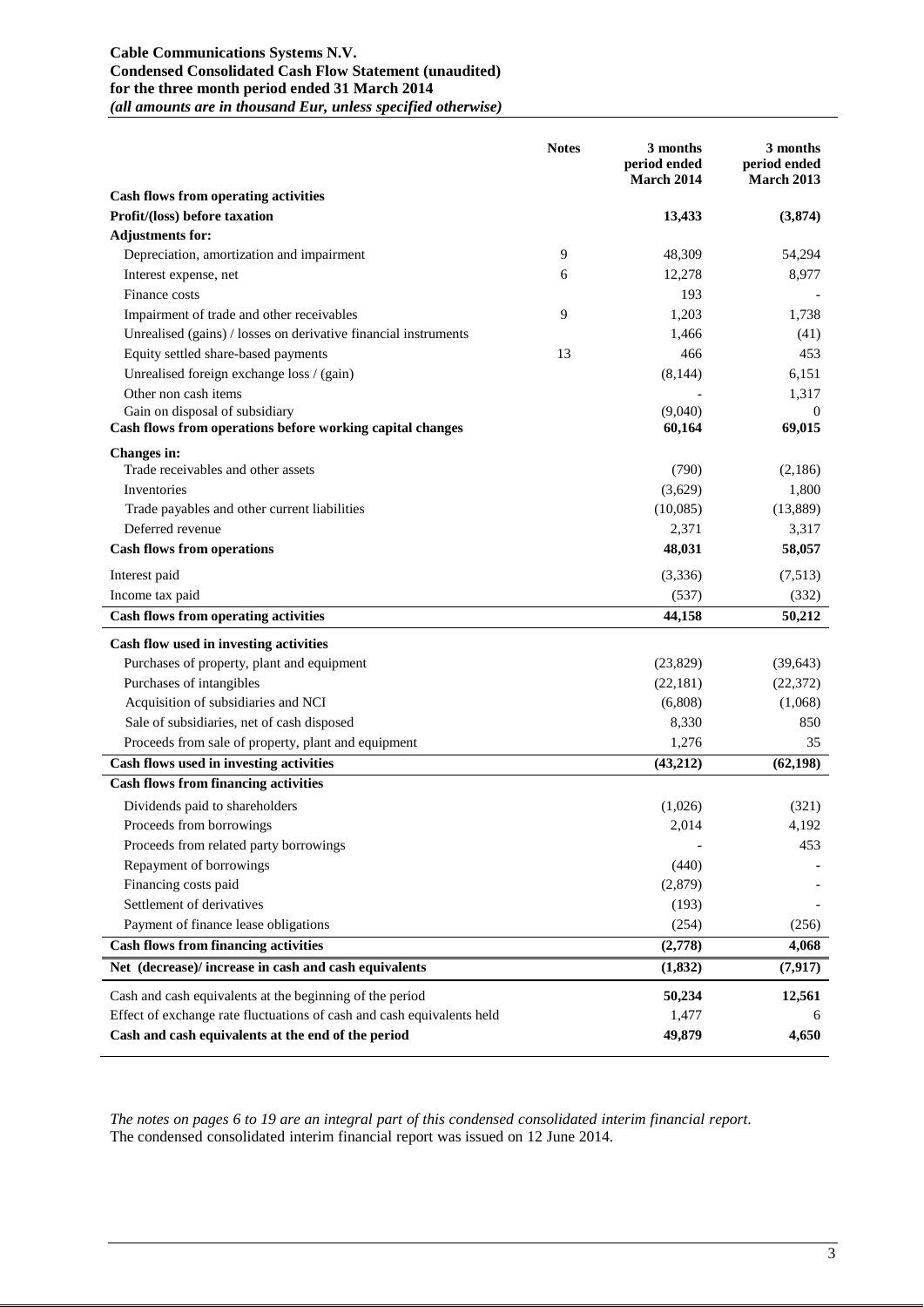|                                                                                                                                                                                    | <b>Share</b><br>capital | <b>Share</b><br>premium | <b>Treasury</b><br>shares | <b>Translation</b><br>reserve | <b>Revaluation</b><br>reserve | <b>Fair value</b><br><b>Reserves</b> | <b>Retained</b><br>earnings | <b>Total equity</b><br>attributable to<br>equity holders<br>of the parent | Non-<br>controlling<br>interest | <b>Total</b><br>equity |
|------------------------------------------------------------------------------------------------------------------------------------------------------------------------------------|-------------------------|-------------------------|---------------------------|-------------------------------|-------------------------------|--------------------------------------|-----------------------------|---------------------------------------------------------------------------|---------------------------------|------------------------|
| <b>Balance at 1 January 2014</b>                                                                                                                                                   | 51                      | 8,247                   | (16,703)                  | (23,160)                      | 55,688                        | 21,567                               | 71,397                      | 117,087                                                                   | 3,396                           | 120,483                |
| Comprehensive income for the period                                                                                                                                                |                         |                         |                           |                               |                               |                                      |                             |                                                                           |                                 |                        |
| Profit for the year                                                                                                                                                                |                         |                         |                           |                               |                               |                                      | 11,143                      | 11,143                                                                    | 418                             | 11,561                 |
| Other comprehensive income                                                                                                                                                         |                         |                         |                           | (6,896)                       | (4,123)                       |                                      | 4,271                       | (6,749)                                                                   | (280)                           | (7,029)                |
| Total comprehensive income for the period                                                                                                                                          |                         |                         |                           | (6,896)                       | (4,123)                       |                                      | 15,414                      | 4,394                                                                     | 138                             | 4,532                  |
| Transactions with owners, recognised<br>directly in equity<br>Contributions by and distributions to owners<br>Equity-settled share-based payment transactions                      |                         |                         |                           |                               |                               |                                      | 449                         | 449                                                                       | 18                              | 466                    |
| Dividends distributed                                                                                                                                                              |                         |                         |                           |                               |                               |                                      |                             |                                                                           |                                 |                        |
| Total contributions by and distributions to<br>owners                                                                                                                              |                         |                         |                           |                               |                               |                                      | 449                         | 449                                                                       | 18                              | 466                    |
| Changes in ownership interests in subsidiaries<br>Acquisition of non-controlling interests while<br>retaining control<br>Movement in ownership interest while retaining<br>control |                         |                         |                           |                               |                               |                                      | (2,216)                     | (2,216)                                                                   | (292)                           | (2,508)                |
| Total changes in ownership interests in                                                                                                                                            |                         |                         |                           |                               |                               |                                      |                             |                                                                           |                                 |                        |
| subsidiaries                                                                                                                                                                       |                         |                         |                           |                               |                               |                                      | (2,216)                     | (2,216)                                                                   | (292)                           | (2,508)                |
| <b>Total transactions with owners</b>                                                                                                                                              | $\blacksquare$          |                         |                           |                               |                               | $\sim$                               | (1,768)                     | (1,768)                                                                   | (274)                           | (2,042)                |
| <b>Balance at 31 March 2014</b>                                                                                                                                                    | 51                      | 8,247                   | (16,703)                  | (30, 056)                     | 51,565                        | 21,567                               | 85,044                      | 119,714                                                                   | 3,260                           | 122,973                |

*The notes on pages 6 to 19 are an integral part of this condensed consolidated interim financial report*.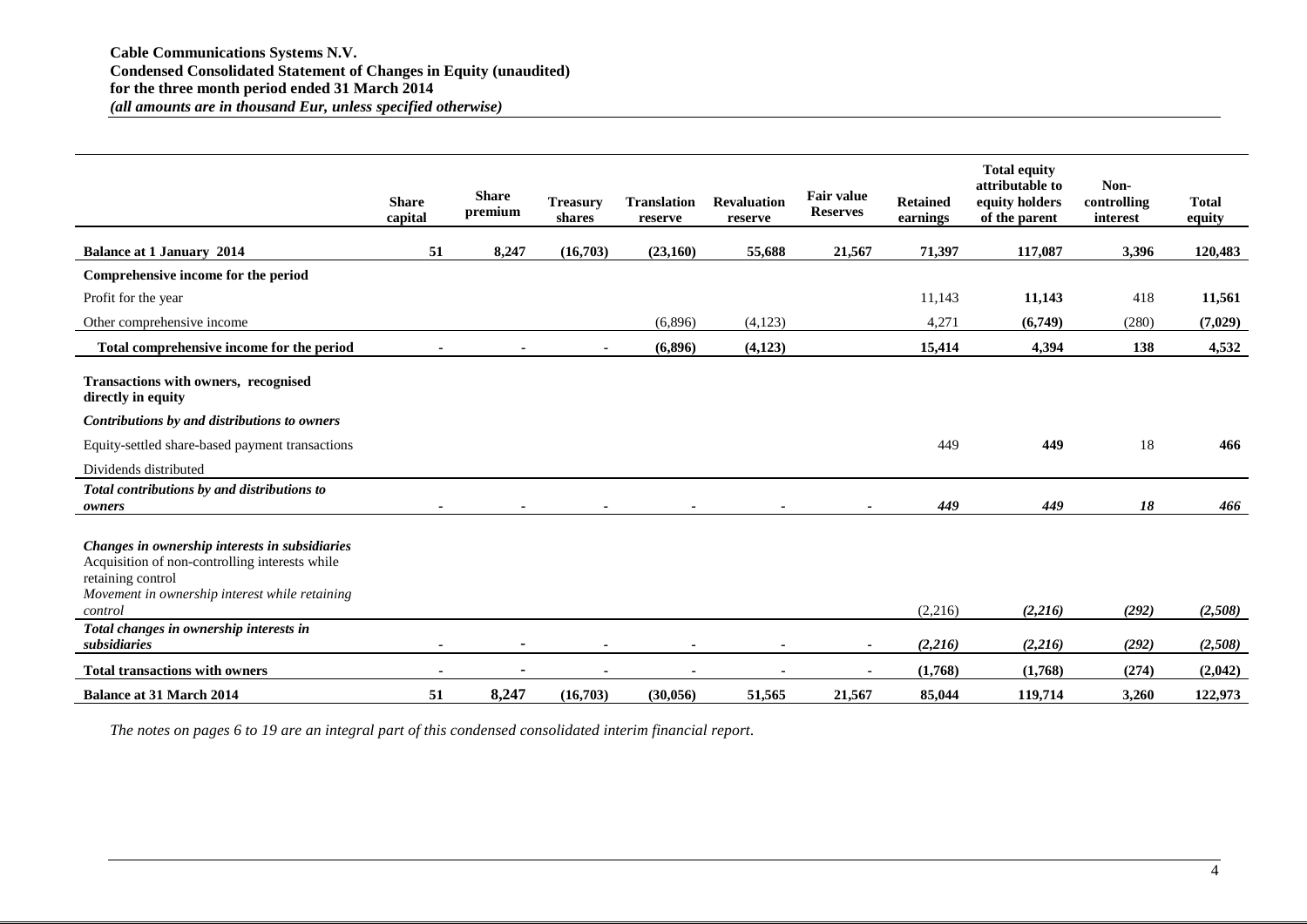|                                                                                                                                                                                    | <b>Share</b><br>capital | <b>Share</b><br>premium | <b>Treasury</b><br>shares | <b>Translation</b><br>reserve | <b>Revaluation</b><br>reserve | <b>Fair value</b><br><b>Reserves</b> | <b>Retained</b><br>earnings | <b>Total equity</b><br>attributable to<br>equity holders<br>of the parent | Non-<br>controlling<br>interest | <b>Total</b><br>equity |
|------------------------------------------------------------------------------------------------------------------------------------------------------------------------------------|-------------------------|-------------------------|---------------------------|-------------------------------|-------------------------------|--------------------------------------|-----------------------------|---------------------------------------------------------------------------|---------------------------------|------------------------|
| <b>Balance at 1 January 2013</b>                                                                                                                                                   | 51                      | 8,247                   | (16,703)                  | (17, 866)                     | 75,948                        | 16,272                               | 37,044                      | 102,993                                                                   | 3,516                           | 106,509                |
| Comprehensive income for the period                                                                                                                                                |                         |                         |                           |                               |                               |                                      |                             |                                                                           |                                 |                        |
| Profit for the year                                                                                                                                                                |                         |                         |                           |                               |                               |                                      | (3,606)                     | (3,606)                                                                   | (145)                           | (3,751)                |
| Other comprehensive income                                                                                                                                                         |                         |                         |                           | (6,726)                       | (5,315)                       | 5,056                                | 5,315                       | (1,670)                                                                   | (301)                           | (1,971)                |
| Total comprehensive income for the period                                                                                                                                          |                         |                         |                           | (6,726)                       | (5,315)                       | 5,056                                | 1,709                       | (5,276)                                                                   | (445)                           | (5,721)                |
| Transactions with owners, recognised<br>directly in equity<br>Contributions by and distributions to owners                                                                         |                         |                         |                           |                               |                               |                                      |                             |                                                                           |                                 |                        |
| Equity-settled share-based payment transactions                                                                                                                                    |                         |                         |                           |                               |                               |                                      | 434                         | 434                                                                       | 19                              | 453                    |
| Dividends distributed                                                                                                                                                              |                         |                         |                           |                               |                               |                                      |                             |                                                                           |                                 |                        |
| Total contributions by and distributions to<br>owners                                                                                                                              |                         |                         |                           |                               |                               |                                      | 434                         | 434                                                                       | 19                              | 453                    |
| Changes in ownership interests in subsidiaries<br>Acquisition of non-controlling interests while<br>retaining control<br>Movement in ownership interest while retaining<br>control |                         |                         |                           |                               |                               |                                      |                             |                                                                           |                                 |                        |
| Total changes in ownership interests in<br>subsidiaries                                                                                                                            |                         |                         |                           |                               |                               |                                      |                             |                                                                           |                                 |                        |
| <b>Total transactions with owners</b>                                                                                                                                              |                         |                         |                           |                               |                               |                                      | 434                         | 434                                                                       | 19                              | 453                    |
| <b>Balance at 31 March 2013</b>                                                                                                                                                    | 51                      | 8,247                   | (16,703)                  | (24,592)                      | 70,633                        | 21,328                               | 39,187                      | 98,151                                                                    | 3,090                           | 101,241                |

*The notes on pages 6 to 19 are an integral part of this condensed consolidated interim financial report*.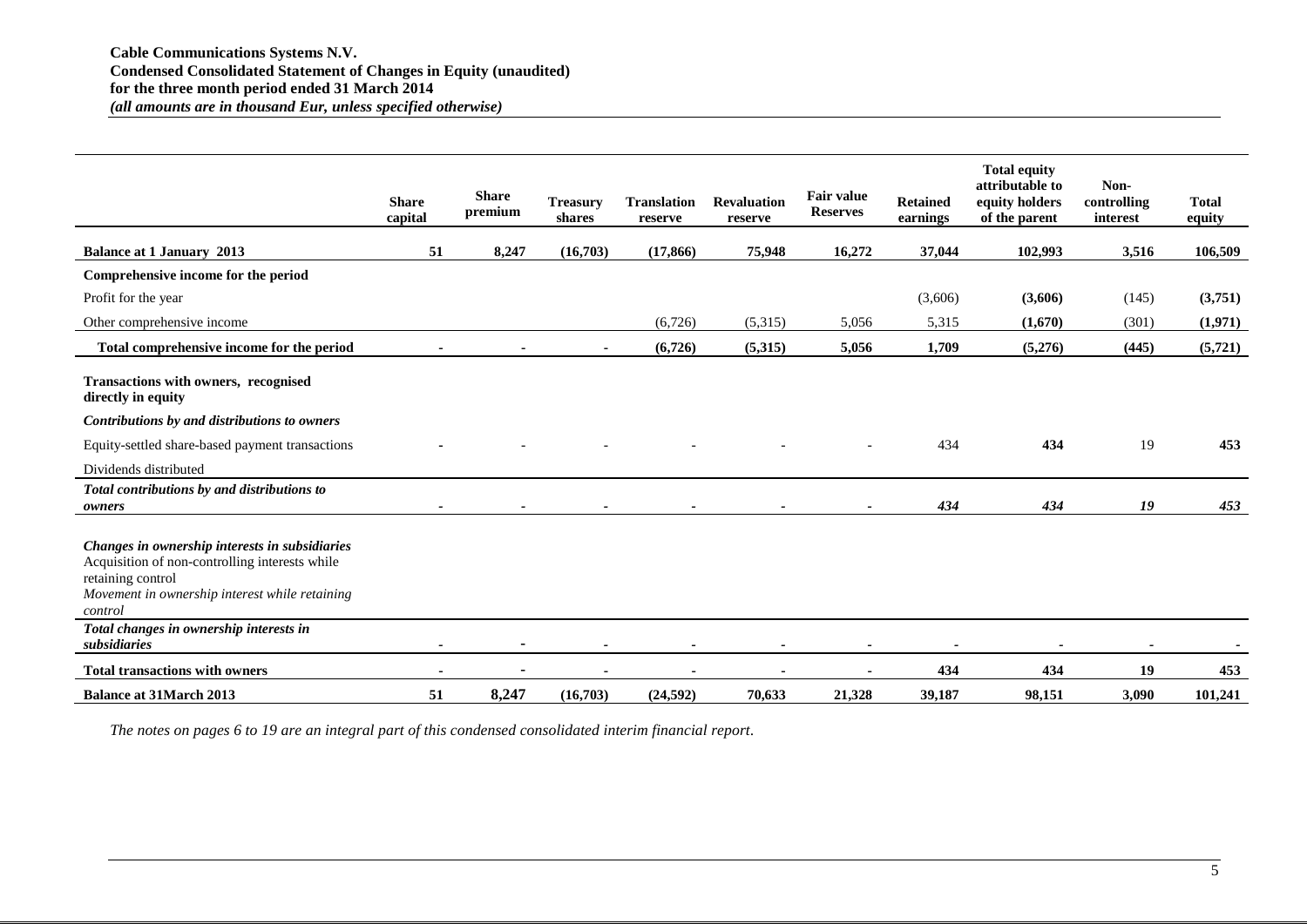## **1. CORPORATE INFORMATION**

Cable Communications Systems Group ("the Group" or "CCS Group") comprises Cable Communications Systems N.V., RCS & RDS S.A. and their subsidiaries.

The parent holding company of the Group is Cable Communications Systems N.V. ("CCS" or "the Company"),a company incorporated in Netherlands. The main operations are carried by RCS & RDS S.A (Romania) ("RCS&RDS"), Digi T.S kft (Hungary), Digi Spain Telecom SLU, Digi Czech Republic S.R.O., Digi Italy SL (Italy). Cable Communications Systems N.V. registered office is located in Amsterdam (1043 BW), Naritaweg 165, Telestone 8, The Netherlands.

RCS&RDS is a company incorporated in Romania and its registered office is located at Dr. Staicovici 75, Bucharest, Romania.

The principal shareholder of the CCS is RCS Management S.A. ("RCSM S.A.") a company incorporated in Romania. The ultimate shareholder of RCS Management S.A. is Mr. Zoltan Teszari, the principal controlling shareholder of RCS Management S.A.. Cable Communications Systems N.V. and RCS Management S.A. have no operations, except for holding and financing activities, and their primary/ only asset is the ownership of RCS&RDS and respectively CCS.

The condensed consolidated interim financial report was issued on 12 June 2014.

## **2.1 BASIS OF PREPARATION**

#### **(a) Statement of compliance**

This condensed consolidated interim financial report has been prepared in accordance with IAS 34 *Interim Financial Reporting*. Selected explanatory notes are included to explain events and transactions that are significant to an understanding of the changes in financial position and performance of the Group since the last annual consolidated financial statements as at and for the year ended 31 December 2013. This condensed consolidated interim financial report does not include all the information required for full annual financial statements prepared in accordance with International Financial Reporting Standards.

## **(b) Judgements and estimates**

Preparing the interim financial report requires management to make judgements, estimates and assumptions that affect the application of accounting policies and the reported amounts of assets and liabilities, income and expense. Actual results may differ from these estimates.

In preparing this condensed consolidated interim financial report, significant judgements made by management in applying the Group's accounting policies and the key sources of estimation uncertainty were the same as those that applied to the consolidated financial statements as at and for the year ended 31 December 2013.

#### **(b) Judgements and estimates**

The following rates were applicable at various time periods according to the National Banks of Romania, Hungary, Czech Republic, Serbia, Croatia:

| 2014            |           |                            | 2013       |           |                            |            |  |  |
|-----------------|-----------|----------------------------|------------|-----------|----------------------------|------------|--|--|
| <b>Currency</b> | Jan $1st$ | Average for<br>the 3 mohts | Mar $31st$ | Jan $1st$ | Average for<br>the 3 moths | Mar $31st$ |  |  |
| RON per 1EUR    | 4.4847    | 4.5021                     | 4.4553     | 4.4287    | 4.3852                     | 4.4154     |  |  |
| HUF per 1EUR    | 296.91    | 308.03                     | 307.06     | 291.29    | 296.51                     | 304.3      |  |  |
| CZK per 1EUR    | 27.43     | 27.44                      | 27.44      | 25.14     | 25.57                      | 25.74      |  |  |
| RSD per 1EUR    | 111.61    | 115.75                     | 115.38     | 113.72    | 111.69                     | 111.96     |  |  |
| HRK per 1EUR    | 7.58      | 7.65                       | 7.65       | 7.55      | 7.58                       | 7.59       |  |  |
|                 |           |                            |            |           |                            |            |  |  |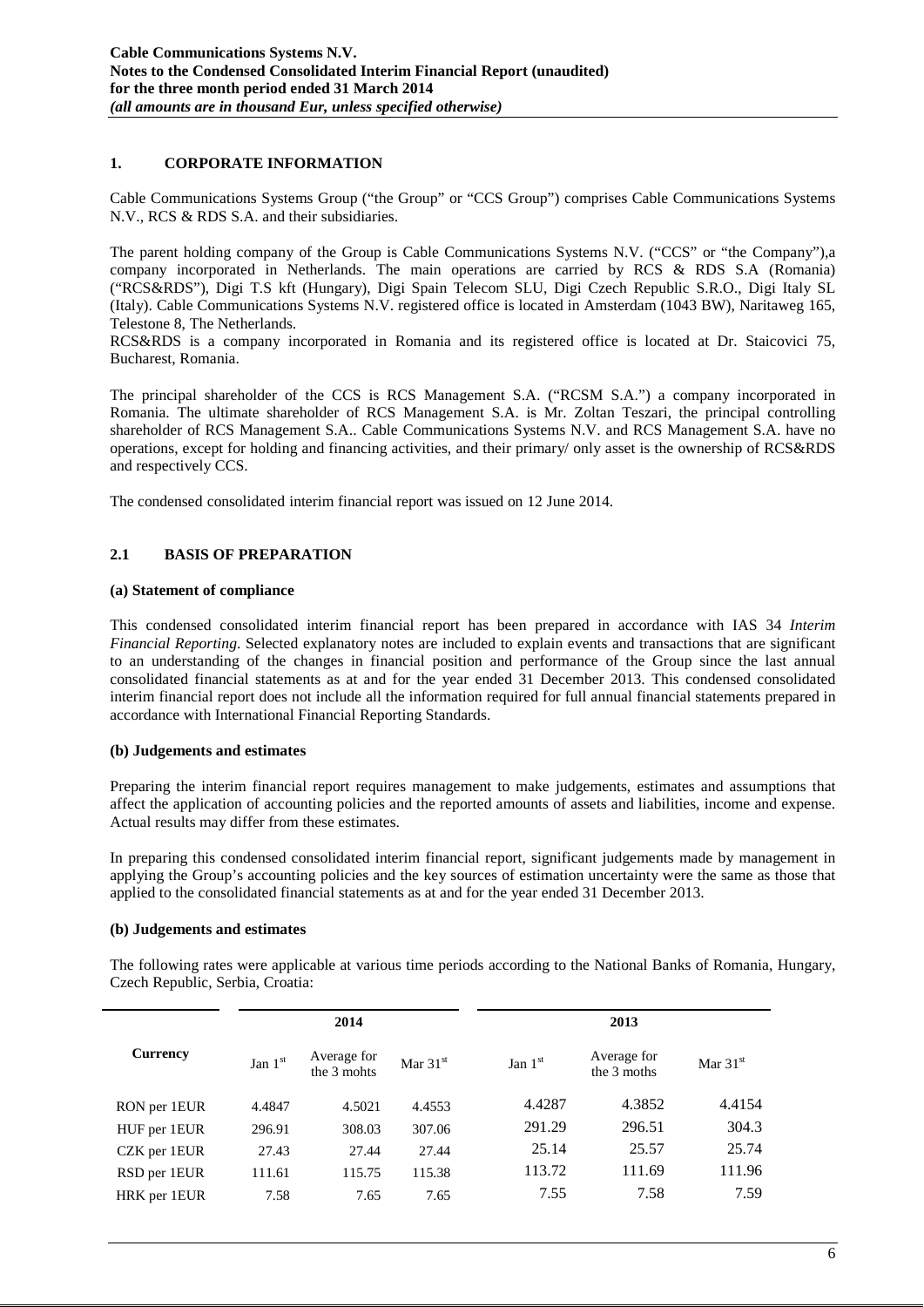## USD per 1EUR 1.3791 1.3696 1.3788 1.319 1.3203 1.2815 **2.2. GOING CONCERN**

Management believes that the Group will continue as a going concern for the foreseeable future. In recent years the Group operated in an environment of exchange rate volatility whereby the functional currencies (RON, HUF, etc.) fluctuated against the USD and EUR. The unfavourable evolution of the exchange rates has impacted the financial result. However it did not affect the operations of the Group. Despite these circumstances, the Group was able to mitigate the effects of the financial crisis that started globally in the second half of 2008 while maintaining its investment program and paying higher attention to the working capital management.

In the current year and recent years, the Group has managed to achieve consistently strong local currency revenue streams and cash flows from operating activities and has continued to grow the business. These results have been achieved during a period of significant investments in technological upgrades, new services and footprint expansion. The ability to offer multiple services is a central element of RCS&RDS Group strategy and helps the Group to attract new customers, to expand the uptake of service offerings within the existing customer base and to increase customer loyalty by offering high value-for-money services and exclusive content. Historically capital expenditure has been significant given the upgrade of the network however is expected to decline in the short-to-medium term as the upgrade of the fibre network has been largely completed and the Group has the ability to add subscribers through bundled services at minimal incremental cost.

For further information refer to Note 12b) Liquidity risk.

#### **2.3 SIGNIFICANT ACCOUNTING POLICIES**

The accounting policies applied by the Group in this condensed consolidated interim financial report are the same as those applied by the Group in its consolidated financial statements as at and for the year ended 31 December 2013.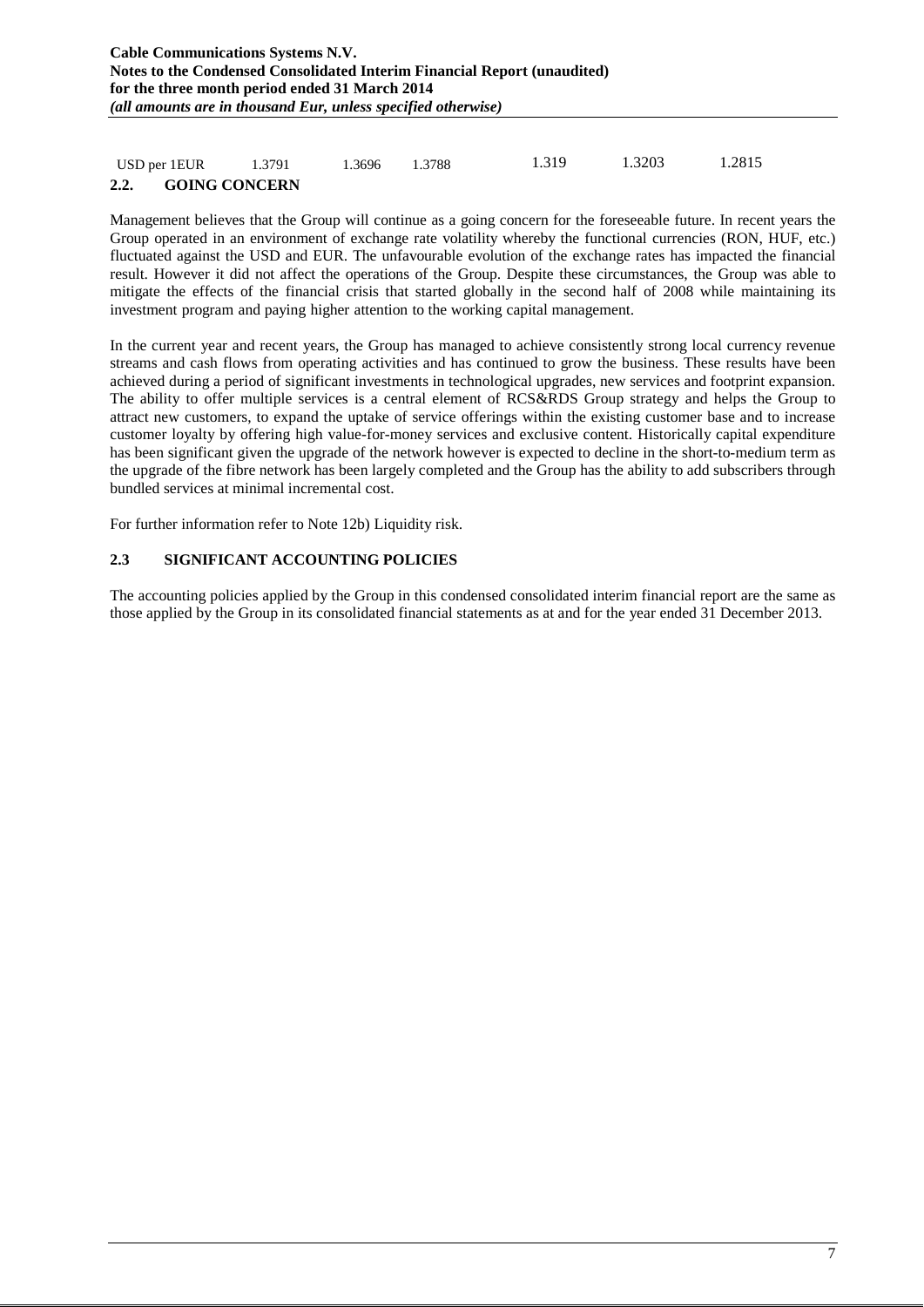#### **3. SEGMENT REPORTING**

|                                                       |           |                          |              |                          |                     | Reconciling              |           |
|-------------------------------------------------------|-----------|--------------------------|--------------|--------------------------|---------------------|--------------------------|-----------|
| 31 March 2014                                         | Romania   | <b>Hungary</b>           | <b>Spain</b> | Other                    | <b>Eliminations</b> | item                     | Group     |
|                                                       |           |                          |              |                          |                     |                          |           |
| Segment revenue                                       | 107,614   | 29,310                   | 12,070       | 4,859                    |                     | $\sim$                   | 153,853   |
| Inter-segment revenues                                | 929       | $\overline{\phantom{0}}$ | 245          | $\overline{\phantom{a}}$ | (1,174)             | $\overline{\phantom{0}}$ |           |
| Segment operating expenses                            | (60, 811) | (17,772)                 | (11,389)     | (4,147)                  | 1,174               | $\sim$                   | (92, 946) |
| <b>EBITDA</b>                                         | 47,732    | 11,537                   | 926          | 712                      |                     |                          | 60,907    |
| Depreciation, amortization and impairment of tangible |           |                          |              |                          |                     |                          |           |
| and intangible assets                                 |           |                          |              |                          |                     | (48,308)                 | (48,308)  |
| One off transactions                                  |           |                          |              |                          |                     | 8,332                    | 8,332     |
| <b>Operating profit</b>                               |           |                          |              |                          | ٠                   |                          | 20,931    |
|                                                       |           |                          |              |                          |                     |                          |           |
| Additions to tangible non-current assets              | 45,207    | 2,271                    | 19           | 15                       |                     |                          | 47,511    |
| Additions to intangible non-current assets            | 6,758     | 71                       | 468          | 343                      |                     | $\sim$                   | 7,640     |
| Carrying amount of:                                   |           |                          |              |                          |                     |                          |           |
| Property, plant and equipment                         | 525,077   | 109,384                  | 256          | 258                      |                     |                          | 634,975   |
| Non-current intangible assets                         | 146,034   | 22,644                   | 2,292        | 846                      |                     |                          | 171,817   |
| Investments in associates                             | 2,381     |                          |              | 30,982                   |                     |                          | 33,363    |

The types of products and services from which each segment derives its revenues are disclosed in Note 8.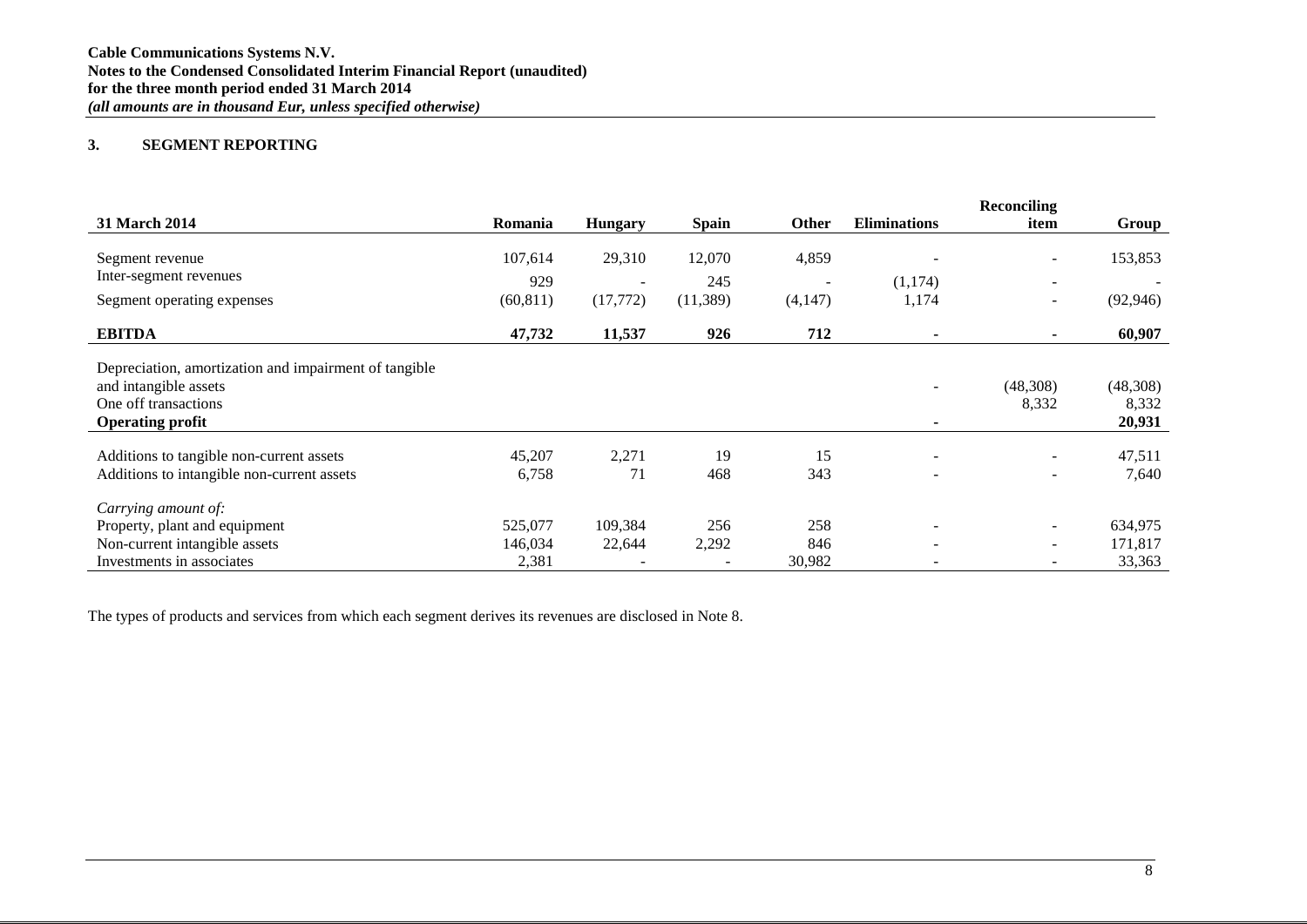|                                                       |           |                |              |                          |                     | <b>Reconciling</b>       |           |
|-------------------------------------------------------|-----------|----------------|--------------|--------------------------|---------------------|--------------------------|-----------|
| 31 March 2013                                         | Romania   | <b>Hungary</b> | <b>Spain</b> | <b>Other</b>             | <b>Eliminations</b> | item                     | Group     |
|                                                       |           |                |              |                          |                     |                          |           |
| Segment revenue                                       | 101,961   | 29,447         | 11,662       | 13,512                   |                     | -                        | 156,582   |
| Inter-segment revenues                                | 1,141     | $\sim$         | 264          | $\overline{\phantom{a}}$ | (1,405)             | $\overline{\phantom{a}}$ |           |
| Segment operating expenses                            | (54, 829) | (17, 815)      | (9,678)      | (10,029)                 | 1,405               | -                        | (90, 946) |
| <b>EBITDA</b>                                         | 48,273    | 11,632         | 2,248        | 3,483                    | $\blacksquare$      |                          | 65,636    |
|                                                       |           |                |              |                          |                     |                          |           |
| Depreciation, amortization and impairment of tangible |           |                |              |                          |                     |                          |           |
| and intangible assets                                 |           |                |              |                          |                     | (54,294)                 | (54,294)  |
| <b>Operating profit</b>                               |           |                |              |                          | ٠                   |                          | 11,342    |
|                                                       |           |                |              |                          |                     |                          |           |
| Additions to tangible non-current assets              | 29,457    | 4,512          | 76           | 70                       |                     |                          | 34,115    |
| Additions to intangible non-current assets            | 1,315     | 255            | 136          | 115                      |                     | $\overline{\phantom{0}}$ | 1,821     |
| Carrying amount of:                                   |           |                |              |                          |                     |                          |           |
| Property, plant and equipment                         | 519,138   | 121,117        | 310          | 10,247                   |                     | ۰                        | 650,812   |
| Non-current intangible assets                         | 139,446   | 23,497         | 1,789        | 1,849                    |                     | $\overline{\phantom{0}}$ | 166,581   |
| Investments in associates                             | 2,482     |                |              | 29,721                   |                     |                          | 32,203    |

The types of products and services from which each segment derives its revenues are disclosed in Note 8.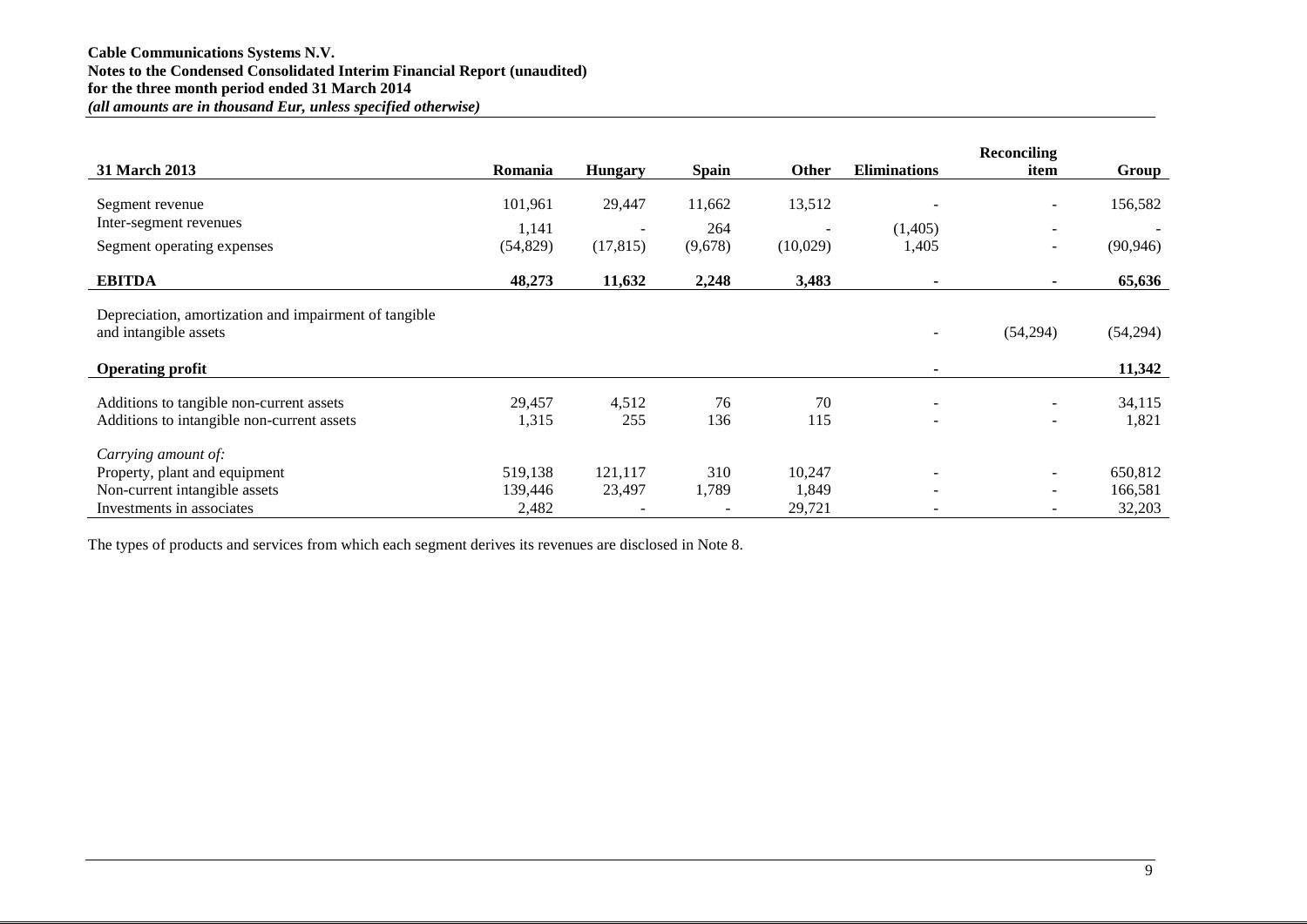## **4. PROPERTY, PLANT AND EQUIPMENT**

#### **(a) Acquisitions and disposals**

During the three month period ended 31 March 2014, the Group acquired property, plant and equipment with a cost of EUR 47,511 (31 March 2013: EUR 34,115). The acquisitions related mainly to cable plant - EUR 24,476 (three months ended 31 March 2013: EUR 12,605) out of which EUR 11,249 represents the network assets of the newly acquired CFO Integrator, customer premises equipment of EUR 13,008 (three months ended 31 March 2013: EUR 7,421), equipment and devices of EUR 6,447 (three months ended 31 March 2013: EUR 6,839) and new investment in solar energy projects of EUR 69 (three months ended 31 March 2013: EUR 4,353)

Assets with a net book value of EUR 1,323 (31 March 2013: EUR 183) were disposed by the Group during the three month period ended 31 March 2014.

## **5. NON-CURRENT INTANGIBLE ASSETS AND PROGRAMME ASSETS**

#### **(a) Acquisitions**

#### *Non-current intangible assets*

During the three month period ended 31 March 2014, the Group acquired non current intangible assets with a cost of EUR 7,640 (31 March 2013: EUR 1,821) as follows:

- Software in amount of EUR 1,658 (31 March 2013: EUR 567);
- Customer relationships by acquiring control in other companies in amount of EUR 2,885 (31 March 2013: EUR 493);
- Subscriber acquisition costs ("SAC") in amount of EUR 540 (31 March 2013: EUR 418); SAC represents third party costs for acquiring and connecting customers of the Group;
- Goodwill in amount of EUR 2,557 acquired through business combination (31 March 2013: EUR 343).

#### *Programme assets*

During the three month period ended 31 March 2014, additions of programme assets in the amount of EUR 9,473 (31 March 2013: EUR 13,012) represent broadcasting rights for sports competitions for 2014/2015 season and related advance payments for future seasons, and also rights for movies and documentaries.

## **(c) Goodwill**

**Cost**

## *(i) Reconciliation of carrying amount*

| U0St                                       |        |
|--------------------------------------------|--------|
| <b>Balance at 1 January 2013</b>           | 81,649 |
| Additions from acquisition of subsidiaries | 343    |
| Effect of movement in exchange rates       | (786)  |
| <b>Balance at 31 March 2013</b>            | 81,206 |
| <b>Balance at 1 January 2014</b>           | 80,554 |
| Additions from acquisition of subsidiary   | 2,557  |
| Effect of movement in exchange rates       | (391)  |
| <b>Balance at 31 March 2014</b>            | 82,720 |

## *(ii) Impairment testing of goodwill*

Goodwill is not amortized, but is tested for impairment annually (as at 31 December) and when circumstances indicate the carrying values may be impaired. There were no impairment indicators for the cash generating units to which goodwill was allocated as of 31 March 2014.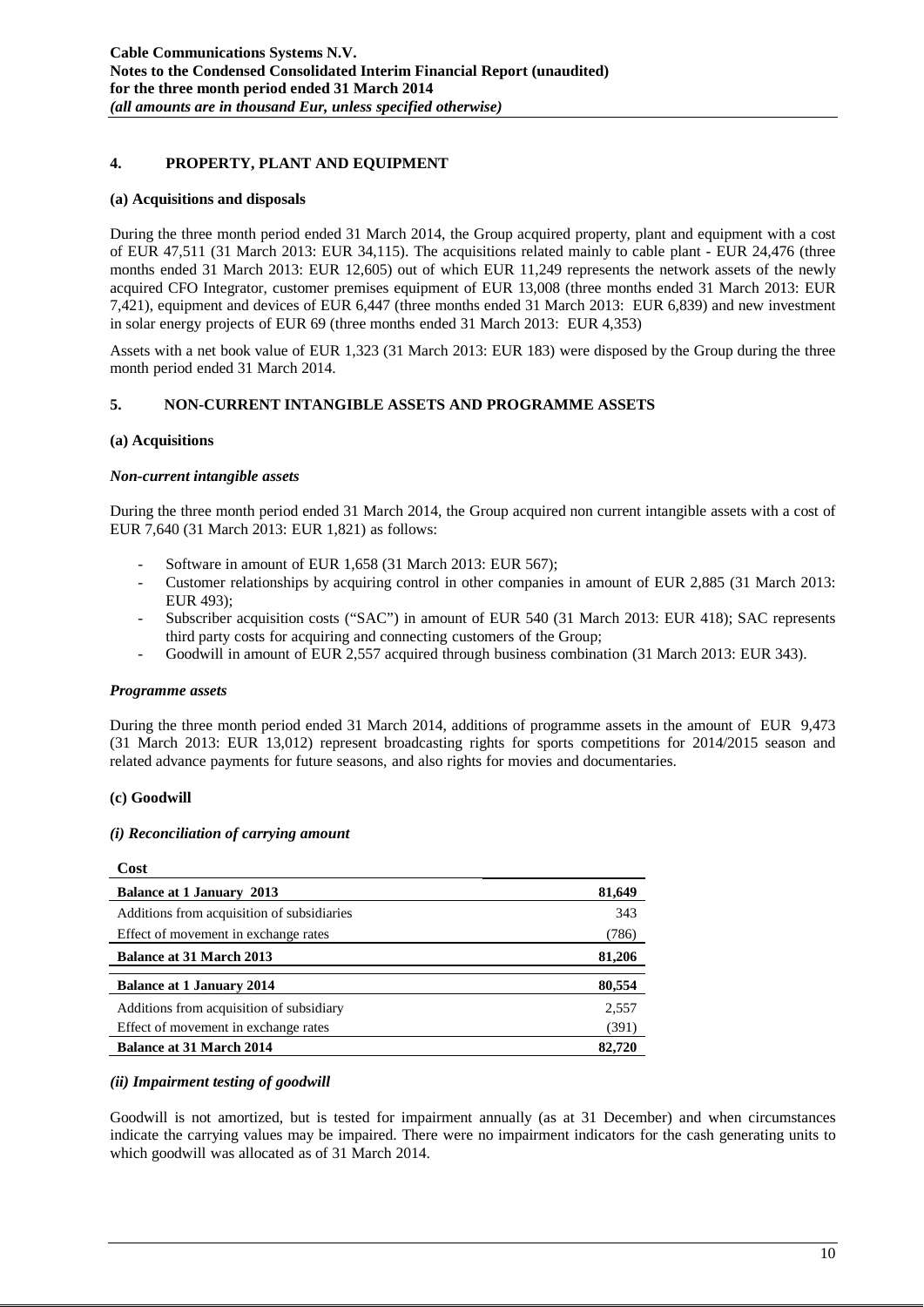#### **6. INTEREST-BEARING LOANS AND BORROWINGS**

Included in Long term interest-bearing loans and borrowings are bonds EUR 434,565 (December 2013: EUR 434,245), bank loans EUR 198,465 (December 2013: EUR 198,154) and leasing EUR 6,314 (December 2013: EUR 6,534).

Included in Short term interest-bearing loans and borrowing are bank loans EUR 6,288 (December 2013: EUR 4,674) and leasing obligations amounting to EUR 969 (31 December 2013: EUR 1,007), interest payable amounting to EUR 13,875 (31 December 2013: EUR 5,777).

The movements in total Interest bearing loans and borrowings is presented in the table below:

|                                                                    | <b>Carrying amount</b> |
|--------------------------------------------------------------------|------------------------|
| Balance as of 01 January 2014                                      | 650,391                |
| New issuance<br>Proceeds from short term borrowings<br>(overdraft) | 2,014                  |
| Interest expense for the period                                    | 12,278                 |
| Repayment                                                          |                        |
| Payment of lease obligations                                       | (254)                  |
| Current year interest paid                                         | (3,336)                |
| Effect of movements in exchange rates                              | (617)                  |
| Balance as of 31 March 2014                                        | 660,476                |

## **7. RELATED PARTY DISCLOSURES**

| <b>Balances with related parties</b>     |      | 31 March 2014 | 31 December 2013 |
|------------------------------------------|------|---------------|------------------|
| <b>Receivables from Related Parties</b>  |      |               |                  |
| <b>Companies</b>                         |      |               |                  |
| Ager Imobiliare                          | (i)  | 633           | 626              |
| RCS-Management S.A.                      | (i)  | 125           | 72               |
| Music Channel S.R.L.                     | (i)  | 64            | 63               |
| Digi SAT                                 | (i)  | 166           |                  |
| Other                                    |      |               | 80               |
| <b>Total</b>                             |      | 988           | 841              |
|                                          |      | 31 March 2014 | 31 December 2013 |
| <b>Payables to Related Parties</b>       |      |               |                  |
| <b>Companies</b>                         |      |               |                  |
| Related parties - share options          | (i)  |               | 88               |
| RCS-Management S.A.                      | (i)  | 2,812         | 3,173            |
| Digi SAT                                 | (i)  | 75            |                  |
| <b>Total</b>                             |      | 76            | 3,261            |
| <b>Individuals</b>                       |      |               |                  |
| Mr. Zoltan Teszari                       | (ii) | 416           | 416              |
| <b>Others</b>                            |      | 55            |                  |
| <b>Total Payables to Related Parties</b> |      | 547           | 3,677            |

(i) Entities affiliated to a shareholder of the parent

(ii) Ultimate beneficial shareholder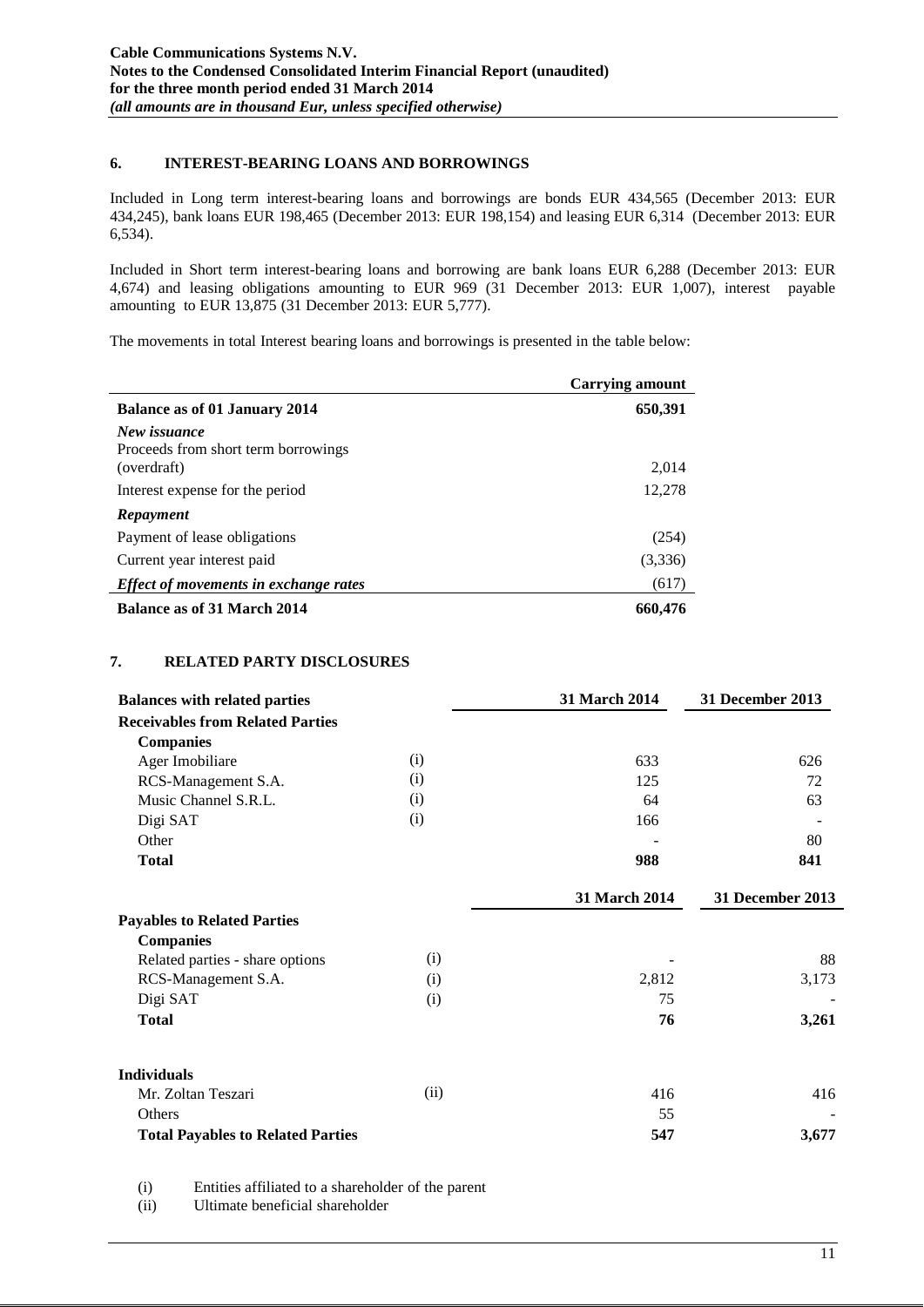#### **Compensation of key management personnel of the Group**

|                                         | Three months  | Three months  |  |
|-----------------------------------------|---------------|---------------|--|
|                                         | ended         | ended         |  |
|                                         | 31 March 2014 | 31 March 2013 |  |
| Short term employee benefits – salaries | 155           | 158.          |  |

Certain members of the management team (including key management personnel) benefit from a share based payment plan mandated by the shareholders of RCS&RDS S.A. Total share options granted for the year 2014 of 1,157,000 are part of the remuneration received by key management personnel (31 March 2013: approximately 1,100,000), in addition to the salaries above.

#### **8. REVENUES**

Allocation of revenues through business lines and geographical areas is as follows:

|                            | Three months<br>ended<br>31 March 2014 | <b>Three months</b><br>ended 31<br><b>March 2013</b> |
|----------------------------|----------------------------------------|------------------------------------------------------|
| <b>Total revenues</b>      | 153,853                                | 149,082                                              |
| from continuing operations |                                        |                                                      |
| <b>Cable TV</b>            |                                        |                                                      |
| Romania                    | 37,872                                 | 36,344                                               |
| Hungary                    | 8,499                                  | 8,458                                                |
|                            | 46,372                                 | 44,802                                               |
| <b>Internet and data</b>   |                                        |                                                      |
| Romania                    | 39,744                                 | 36,962                                               |
| Hungary                    | 7,797                                  | 7,597                                                |
| Italy                      | 8                                      |                                                      |
| Spain                      | 1,843                                  | 620                                                  |
|                            | 49,392                                 | 45,179                                               |
| <b>Telephony</b>           |                                        |                                                      |
| Romania                    | 13,931                                 | 14,210                                               |
| Hungary                    | 2,112                                  | 2,625                                                |
| Spain                      | 10,205                                 | 11,039                                               |
| Italy                      | 1,207                                  | 1,494                                                |
|                            | 27,455                                 | 29,368                                               |
| <b>DTH</b>                 |                                        |                                                      |
| Romania                    | 11,250                                 | 13,166                                               |
| Hungary                    | 7,850                                  | 8,607                                                |
| Czech Republic             | 3,620                                  | 4,496                                                |
|                            | 22,720                                 | 26,269                                               |
| <b>Other revenues</b>      |                                        |                                                      |
| Romania                    | 4,816                                  | 1,279                                                |
| Hungary                    | 3,051                                  | 2,160                                                |
| Czech Republic             | 24                                     | 22                                                   |
| Spain                      | 23                                     | 3                                                    |
|                            | 7,915                                  | 3,464                                                |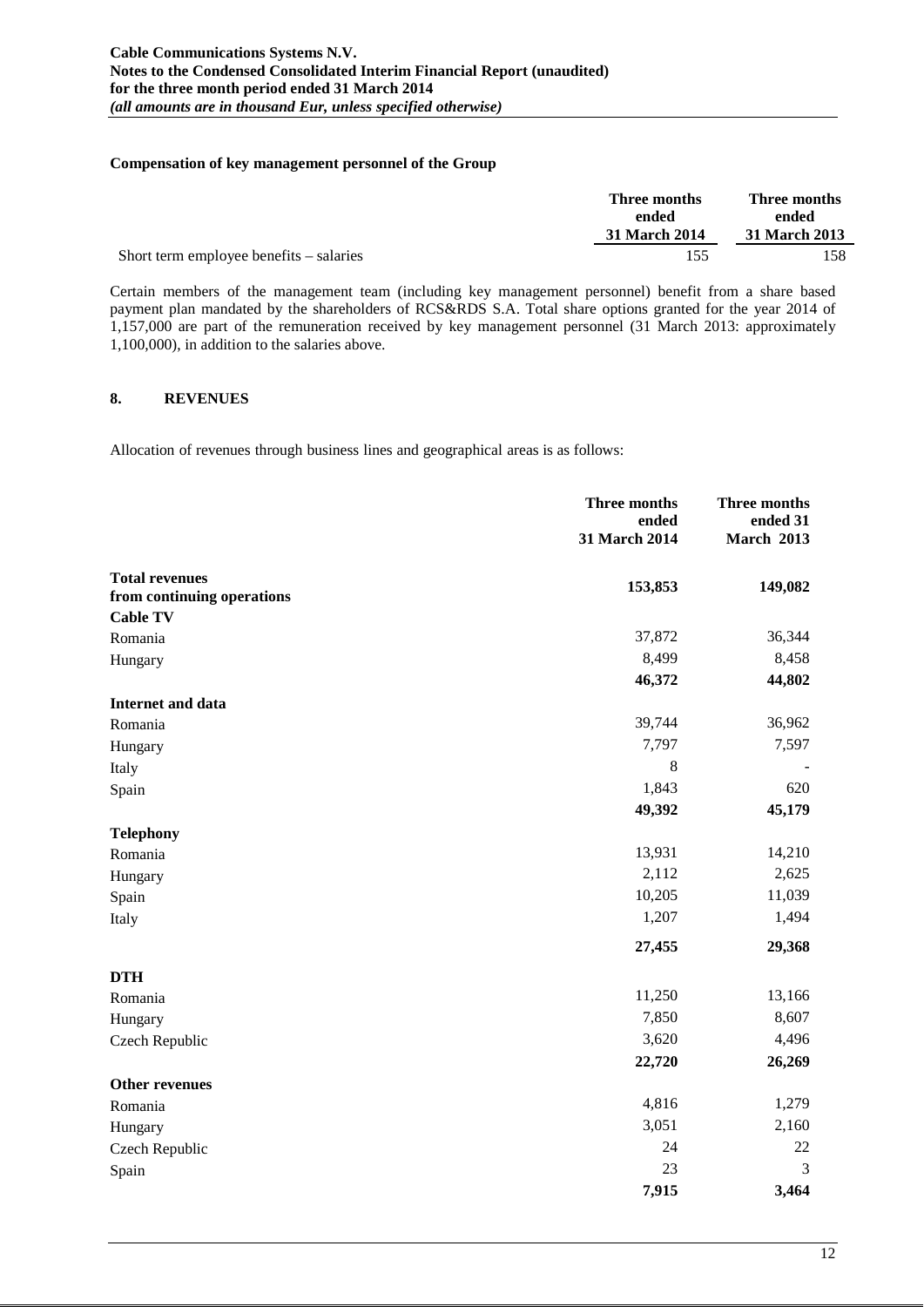#### **Cable Communications Systems N.V. Notes to the Condensed Consolidated Interim Financial Report (unaudited) for the three month period ended 31 March 2014** *(all amounts are in thousand Eur, unless specified otherwise)*

|                                                       | Three months<br>ended<br>31 March 2014 | Three months<br>ended 31<br><b>March 2013</b> |
|-------------------------------------------------------|----------------------------------------|-----------------------------------------------|
| <b>Total revenues</b><br>from discontinued operations | $\bf{0}$                               | 7,500                                         |
| <b>Cable TV</b>                                       |                                        |                                               |
| Slovakia                                              | $\boldsymbol{0}$                       | 899                                           |
|                                                       | $\boldsymbol{0}$                       | 899                                           |
| Internet and data                                     |                                        |                                               |
| Slovakia                                              | $\boldsymbol{0}$                       | 135                                           |
|                                                       | $\boldsymbol{0}$                       | 135                                           |
| <b>DTH</b>                                            |                                        |                                               |
| Slovakia                                              | $\boldsymbol{0}$                       | 5,575                                         |
| Serbia                                                | $\boldsymbol{0}$                       | 545                                           |
| Crotia                                                | $\boldsymbol{0}$                       | 231                                           |
|                                                       | $\bf{0}$                               | 6,351                                         |
| Other revenues                                        |                                        |                                               |
| Slovakia                                              | $\boldsymbol{0}$                       | 16                                            |
| Serbia                                                | $\mathbf{0}$                           | 65                                            |
| Crotia                                                | $\boldsymbol{0}$                       | 34                                            |
|                                                       | $\boldsymbol{0}$                       | 115                                           |
| <b>Total revenues</b>                                 | 153,853                                | 156,582                                       |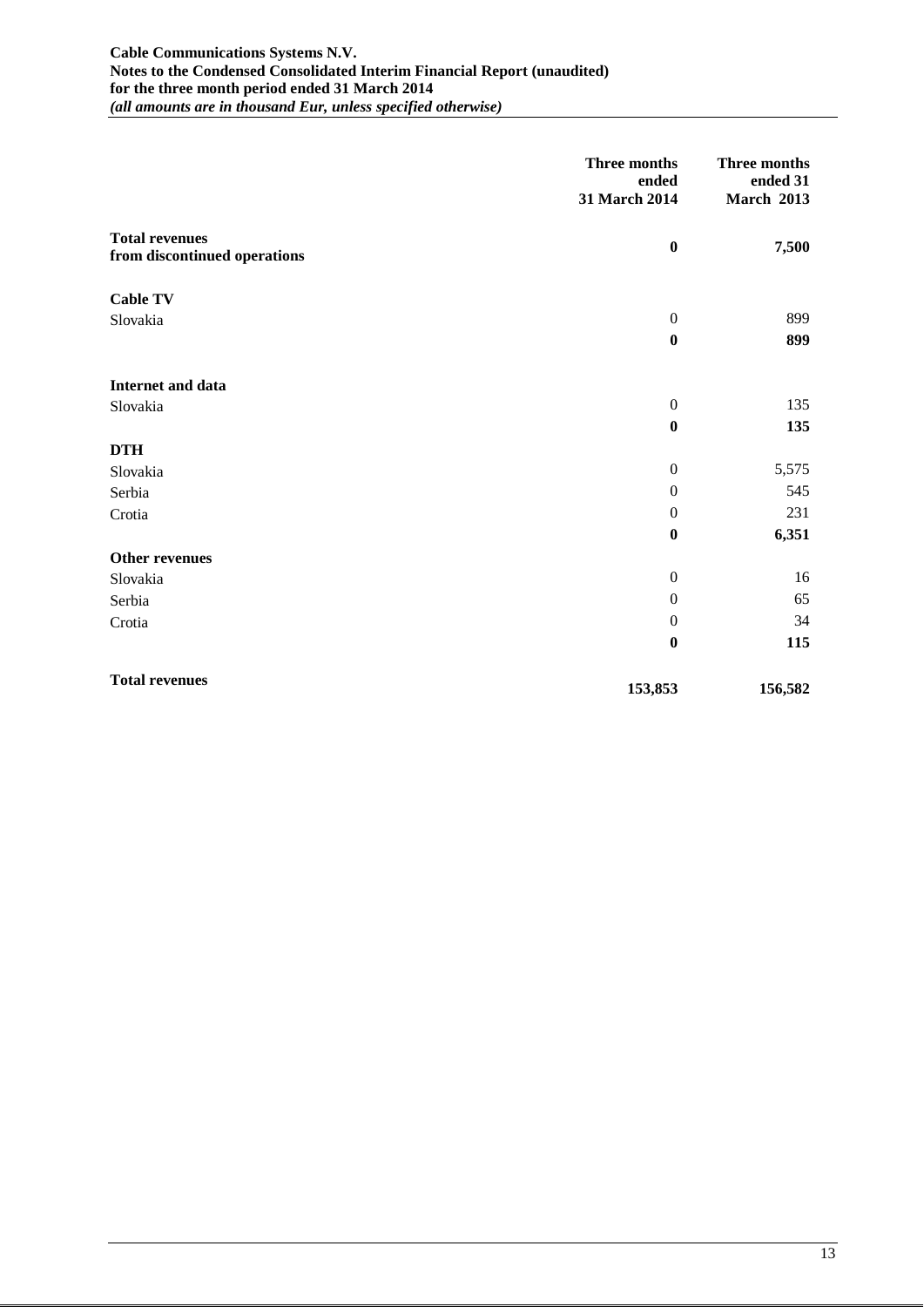## **9. OPERATING EXPENSES**

|                                               | <b>Three months</b><br>ended<br>31 March 2014 | Three months<br>ended<br>31 March 2013 |
|-----------------------------------------------|-----------------------------------------------|----------------------------------------|
|                                               |                                               |                                        |
| Depreciation of property, plant and           |                                               |                                        |
| equipment                                     | 31,118                                        | 31,170                                 |
| Amortization of programme assets              | 13,335                                        | 17,786                                 |
| Amortisation of non-current intangible assets | 3,841                                         | 4,437                                  |
| Salaries and related taxes                    | 28,323                                        | 27,198                                 |
| Programming expenses                          | 15,057                                        | 14,681                                 |
| Telephony expenses                            | 12,631                                        | 11,555                                 |
| Rentals                                       | 9,138                                         | 7,551                                  |
| Invoicing and collection expenses             | 2,904                                         | 2,994                                  |
| Taxes and penalties                           | 2,919                                         | 2,320                                  |
| <b>Utilities</b>                              | 3,363                                         | 3,827                                  |
| Copyrights                                    | 2,034                                         | 2,008                                  |
| Internet connection and related services      | 1,233                                         | 1,376                                  |
| Impairment of receivables, net of reversals   | 1,217                                         | 1,787                                  |
| Impairment of property, plant and equipment   | 15                                            | $\Omega$                               |
| Other expenses                                | 14,126                                        | 11,113                                 |
| Operating expenses from discontinued          |                                               |                                        |
| operations                                    | $\Omega$                                      | 5,435                                  |
|                                               | 141,254                                       | 145,239                                |

## **10. NET FINANCE COSTS**

| <b>NET FINANCE COSTS</b>                                   | Three months<br>ended<br>31 March 2014 | Three months<br>ended<br>31 March 2013 |
|------------------------------------------------------------|----------------------------------------|----------------------------------------|
| <b>Finance income</b>                                      |                                        |                                        |
| Interest income                                            | 22                                     | 81                                     |
| Other finance income                                       | 140                                    | $\theta$                               |
|                                                            | 162                                    | 81                                     |
| <b>Finance expenses</b>                                    |                                        |                                        |
| Interest expense                                           | (12, 278)                              | (8,976)                                |
| Net loss on derivative financial                           |                                        |                                        |
| instruments                                                | (1,642)                                | (502)                                  |
| Other financial expenses                                   | (1,037)                                | (1,229)                                |
|                                                            | (14, 957)                              | (10,707)                               |
| Foreign exchange (loss)/gain, net                          | 7,297                                  | (4,585)                                |
| <b>Net Financial Expenses from continuing operations</b>   | (7, 498)                               | (15,211)                               |
| <b>Net Financial Expenses from discontinued operations</b> | 0                                      | (6)                                    |
|                                                            |                                        |                                        |
| <b>Net finance costs</b>                                   | (7, 498)                               | (15,217)                               |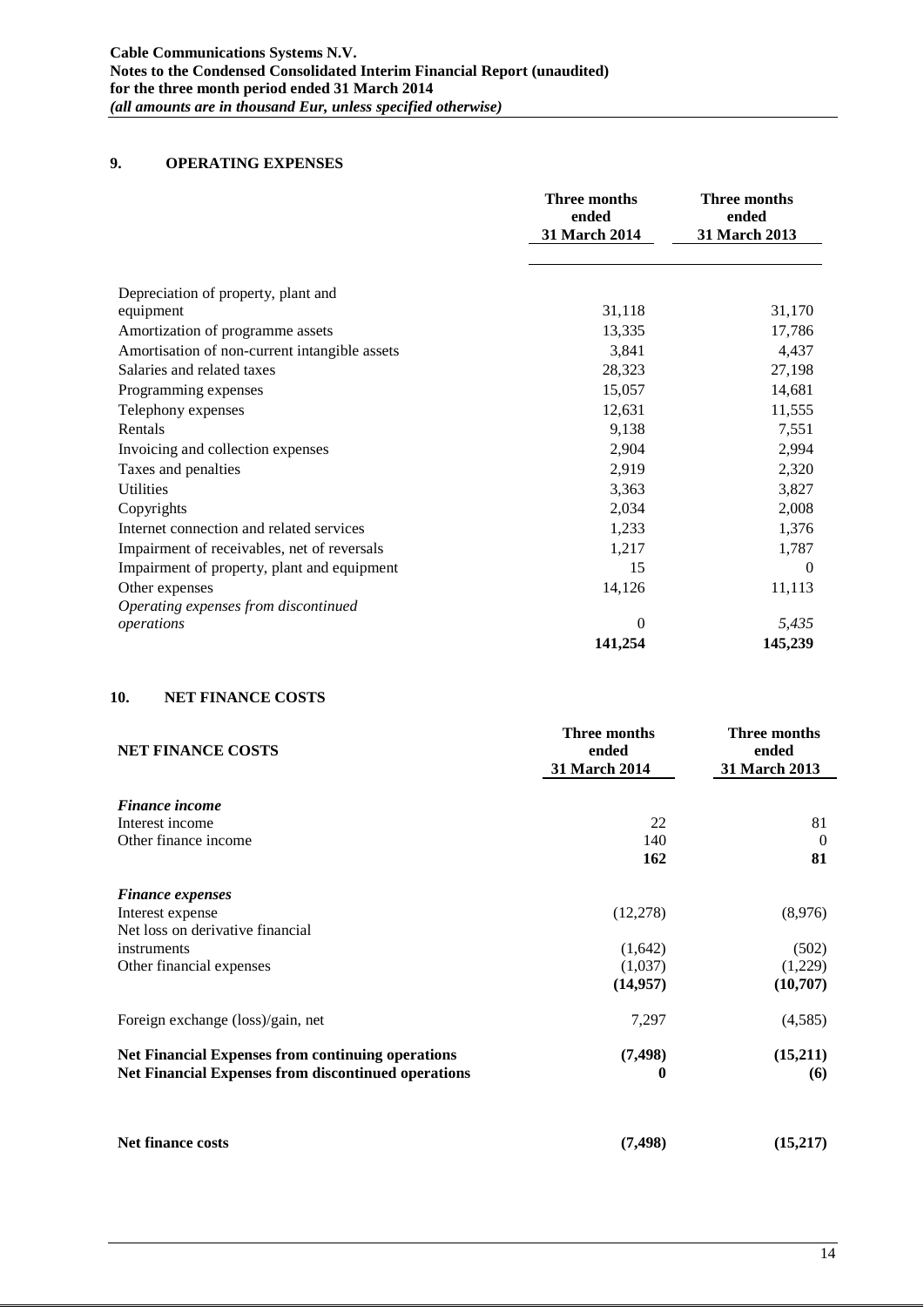## **11. ACQUISITIONS OF SUBSIDIARY**

In March 2014 the Group acquired CFO Integrator (100%), UCR (93,62%) and Vesatel (100%). The entities are located in Romania.

## **12. FINANCIAL RISK MANAGEMENT**

#### **(a) Currency risk**

The Group operates internationally and is exposed to foreign exchange risk arising from various currency exposures, primarily with respect to the USD and EUR. Foreign exchange risk arises from future commercial transactions and recognised assets and liabilities denominated in other currencies than the functional currencies of the Company and each of its subsidiaries.

Management has set up a policy to manage the foreign exchange risk against the functional currency. To manage their foreign exchange risk arising from future commercial transactions and recognized assets and liabilities, the Group uses forward/option contracts, transacted with local banks.

Foreign exchange risk arises when future commercial transactions or recognized assets or liabilities are denominated in a currency that is not the entity's functional currency.

## **(b) Liquidity risk**

At 31 March 2014, the Group had net current liabilities of EUR 40,152 (31 December 2013: EUR 31,739). As a result of the volume and nature of the telecommunication business current liabilities exceed current assets. A large part of the current liabilities is generated by investment activities.

The Group's policy on liquidity is to maintain sufficient liquid resources to meet its obligations as they fall due and to keep the Group's leverage optimized. The Group's objective is to maintain a balance between continuity of funding and flexibility through the use of bank overdrafts, bank loans, finance leases and working capital, whilst considering future cash flows from operations. Management believes that there is no significant risk that the Group will encounter liquidity problems in the foreseeable future.

## **(c) Credit risk**

Credit risk is the risk of financial loss to the Group if a customer or counterparty to a financial instrument fails to meet its contractual obligations, and arises principally from the Group's trade receivables from customers.

The carrying amount of trade and other receivables, net of impairment adjustment, and cash and cash equivalents represents the maximum amount exposed to credit risk. The Group has no significant concentrations of credit risk. Although collection of receivables could be influenced by economic factors, management believes that there is no significant risk of loss to the Group beyond the allowance already recorded.

Cash and cash equivalents are placed in financial institutions, which are considered at time of deposit to have minimal risk of default.

## **13. SHARE-BASED PAYMENT**

In 2014, 1,157,000 share options were granted to eligible employees under the share based payment plan. A quarter of the fair value equivalent of the share options has been accrued as of 31 March 2014 as management estimates that performance criteria will be met. The related share option expense for three months ended 31 March 2014 of EUR 466 (March 2013: EUR 453) has been recorded in the consolidated statement of comprehensive income in the line item Operating expenses, within Salaries and related taxes (refer to Note 9).

## **14. DERIVATIVE FINANCIAL INSTRUMENTS**

As at 31 March 2014 the Group had derivative financial liabilities in amount of EUR 1,783 which included an amount of EUR 282 corresponding to a cross currency interest rate swap and an amount of EUR 1,501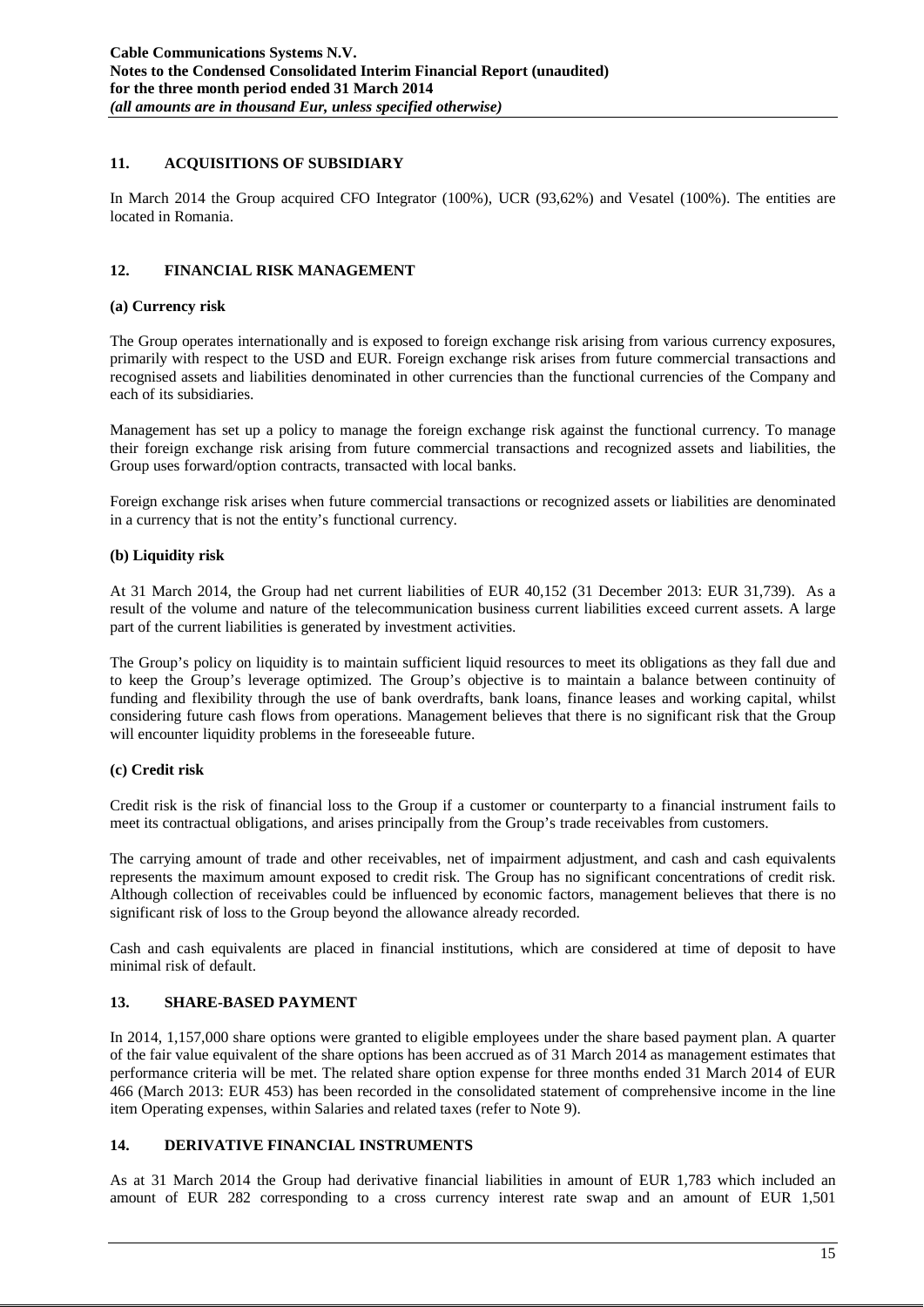corresponding to a USD/RON Treasury Hedging Transaction.

On March 31, 2014 the Group concluded a cross currency interest rate swap with a termination date 23 September 2014 with a notional of EUR 225,000 representing half of the Proceeds Loan's value.

Following the refinancing of its USD debt into EUR, RCS&RDS restructured on 13 March 2014 its USD/RON Participating Cross-currency swap into a USD/RON Treasury Hedging Transaction corresponding to a series of options structures for buying USD against RON at certain exchange rates. The cost of the option amounts to fifteen equal monthly payments of RON 910, amounting to a total of RON 13,650, including the amount required for replacing the previous derivative financial instrument. The maturity of the new instrument is 20 May 2015.

#### *v) Fair value hierarchy*

The table below analyses financial instruments carried at fair value, by valuation method. The different levels have been defined as follows:

Level 1: quoted prices (unadjusted) in active markets for identical assets or liabilities.

Level 2: inputs other than quoted prices included within Level 1 that are observable for the asset or liability, either directly (i.e. as prices) or indirectly (i.e. derived from prices)

Level 3: inputs for the asset or liability that are not based on observable market data (unobservable inputs)

|                           | Level 1 | Level 2 | Level 3 | <b>Total</b> |
|---------------------------|---------|---------|---------|--------------|
| 31 March 2014             |         |         |         |              |
| Cross currency swap       |         |         | (281)   | (281)        |
| Foreign exchange forwards |         | (1,501) |         | (1,501)      |
| <b>Total liabilities</b>  | -       | (1,501) | (281)   | (1,783)      |
|                           |         |         |         |              |
| 31 December 2013          |         |         |         |              |
| Cross currency swap       |         |         | (254)   | (254)        |
| Foreign exchange forwards |         | (63)    |         | (63)         |
| <b>Total liabilities</b>  |         | (63)    | (254)   | (317)        |

#### **15. GENERAL COMMITMENTS AND CONTINGENCIES**

#### **(a) Contractual commitments**

Commitments are presented on a discounted basis, using an interest rate of  $3M$  LIBOR + 5% p.a.,  $3M$  EURIBOR + 5% p.a. or 3M ROBOR + 5% p.a.

As at 31 March 2014, contractual commitments for capital expenditure amounted to approximately EUR 17,594 (31 December 2013: EUR 23,871) and contractual operating commitments amounted to approximately EUR 89,138 (31 December 2013: EUR 88,503), including operating leases.

In addition to the above, there are approximately another 716 operating lease contracts signed for a period of over 5 years, with an automatic renewal clause or for an indefinite term. The annual rent for these contracts is of maximum EUR 2,456 (quarterly rent of EUR 614).

#### **(b) Letters of guarantee**

As of 31 December 2013, there were bank letters of guarantee and letters of credit issued in amount of EUR 17,269 mostly in favour of content and satellite suppliers and for participation to tenders (31 December 2013: EUR 18,212)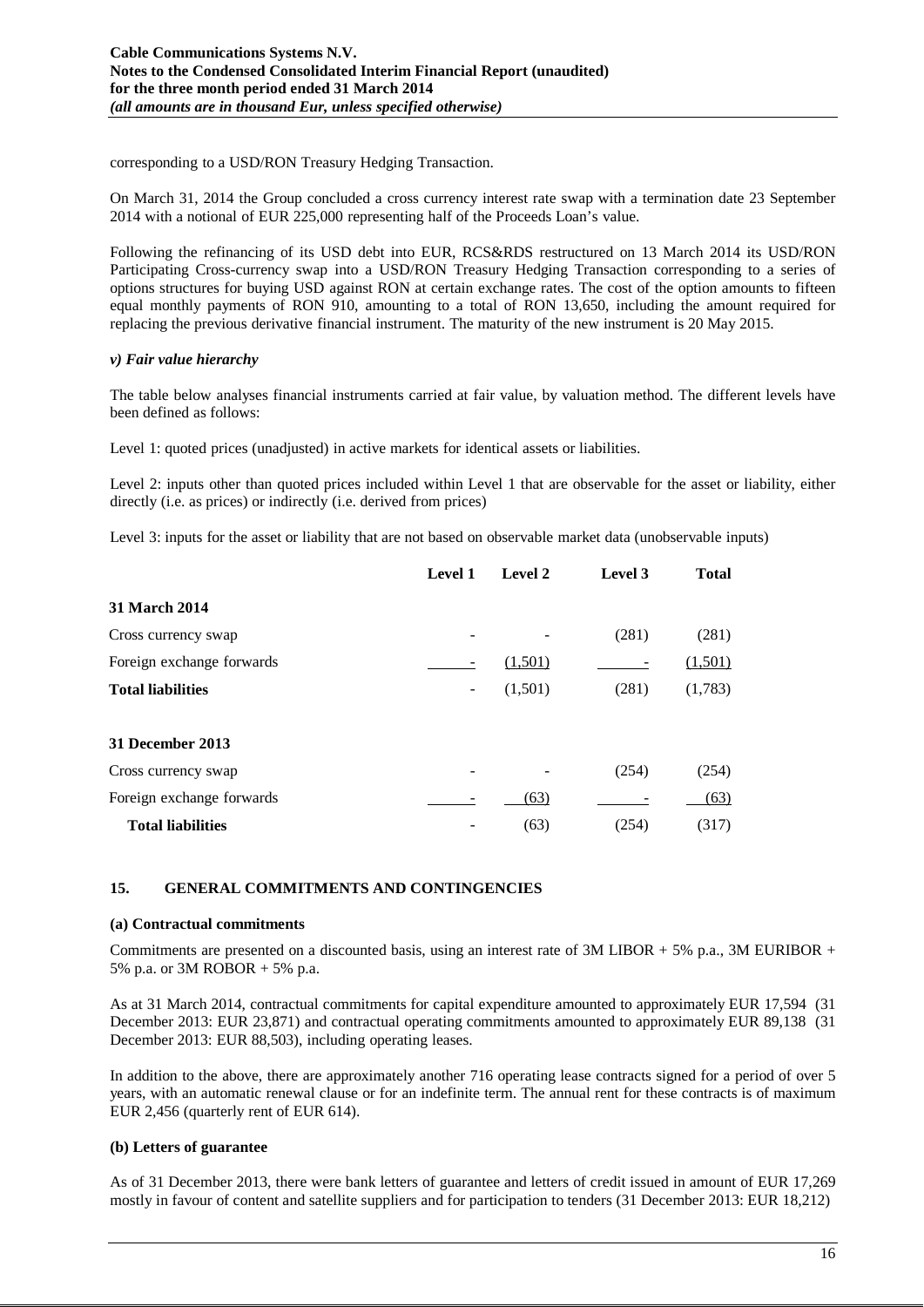#### **(c) Legal proceedings**

During the year, the Group was involved in a number of court proceedings (both as a plaintiff and a defendant) arising in the ordinary course of business. In the opinion of management, there are no current legal proceedings or other claims outstanding which could have a material effect on the result of operations or financial position of the Group and which have not been accrued or disclosed in these financial statements.

#### *Intact Media Group Litigation*

RCS&RDS is part in a series of lawsuits with Intact Media Group - a Romanian media conglomerate. Management considers that all these lawsuits are substantially groundless, abusive and vexatious.

#### a) Insolvency litigation

In 2011, Antena Group (the parent company of the Intact Media Group), filed a request for the initiation of involuntary insolvency proceedings against RCS&RDS in the Bucharest Tribunal, alleging that RCS&RDS had to satisfy debts of approximately EUR 17,800. Subsequently, the claim was split in two separate proceedings because Antena Group assigned part of its alleged receivables against RCS&RDS to a separate company, First Quality Debt Recovery. At the date of these financial statements the Courts irrevocably dismissed Antena Group and First Quality Debt Recovery insolvency claims.

#### b) The "must carry" related litigations

In 2011, Antena Group (or "Antena") initiated three separate lawsuits against RCS&RDS alleging that it breached, inter alia, the Romanian must carry rules in relation to three tv stations owned by the plaintiff. Antena is claiming damages of approximately EUR 100,000 and has requested that the Court impose other non-monetary remedies, such as requiring RCS&RDS to provide the Intact Media Group channels to its subscribers free of charge and in compliance with the highest technical standards.

In the first proceedings, Antena Group claimed that RCS&RDS is bound by the must carry rules to provide Antena 1, the Intact Media Group's lead channel free of charge to subscribers within a distinct package containing only must carry channels. Antena Group requested injunctive relief which would require RCS&RDS to offer such a package to subscribers and sought damages of EUR 65,000 for the alleged breach of the must carry rules by failing to do so in the past. The initial case file was split into two proceedings as Antena Group assigned its monetary claims related to this lawsuit to First Quality Debt Recovery.

The trial relating to the claim for damages of EUR 65,000 was suspended until the final settlement of the trial regarding injunctive relief and a lawsuit initiated by RCS&RDS challenging the validity and legality of the assignment of receivables from Antena Group to First Quality Debt Recovery.

The trial regarding the injunctive relief requested by Antena Group was settled in the court of first instance and the court of appeals in RCS&RDS favour, with both courts dismissing Antena Group's request. However, the Romanian Supreme Court admitted the higher appeals filed by Antena Group and First Quality and quashed the decisions from both the first instance and the appeal courts, ordering a retrial of the case by the first court. As the higher appeals requesting the retrial of the case were based solely on procedural matters, it results that the decision of the Supreme Court does not confirm Antena Group's allegations on the merits of the case. Moreover, RCS&RDS considers that the proceedings before the High Court were performed in breach of basic principles governing a fair trial, as the higher appeals were solved based on grounds never disclosed to us. Consequently, we requested the retrial of the higher appeal by means of an extraordinary appeal, the hearing date of which has not been set yet.

Separately, Antena Group have also filed two law suits claiming that RCS&RDS breached the must carry rules by refusing to include two other channels of the Intact Media Group (GSP tv in one case file and Antena 2 in the other) in the packages provided to customers and to carry such channels in compliance with the highest technical standards. Antena Group requested that they be awarded damages of approximately EUR 35,000 and that RCS&RDS provides the disputed channels to customers in compliance with the highest technical standards in the future. As Antena Group also assigned to First Quality Debt Recovery the claim for damages of EUR 35,000, First Quality Debt Recovery became involved in these proceedings.

At RCS&RDS request, both lawsuits for monetary damages have been suspended until the final settlement of the challenge concerning the validity of the assignment of receivables between Antena Group and First Quality Debt Recovery. A first hearing in this lawsuit initiated by RCS&RDS has not been scheduled up to this moment due to the fact that the court having jurisdiction for this case is still to be decided upon.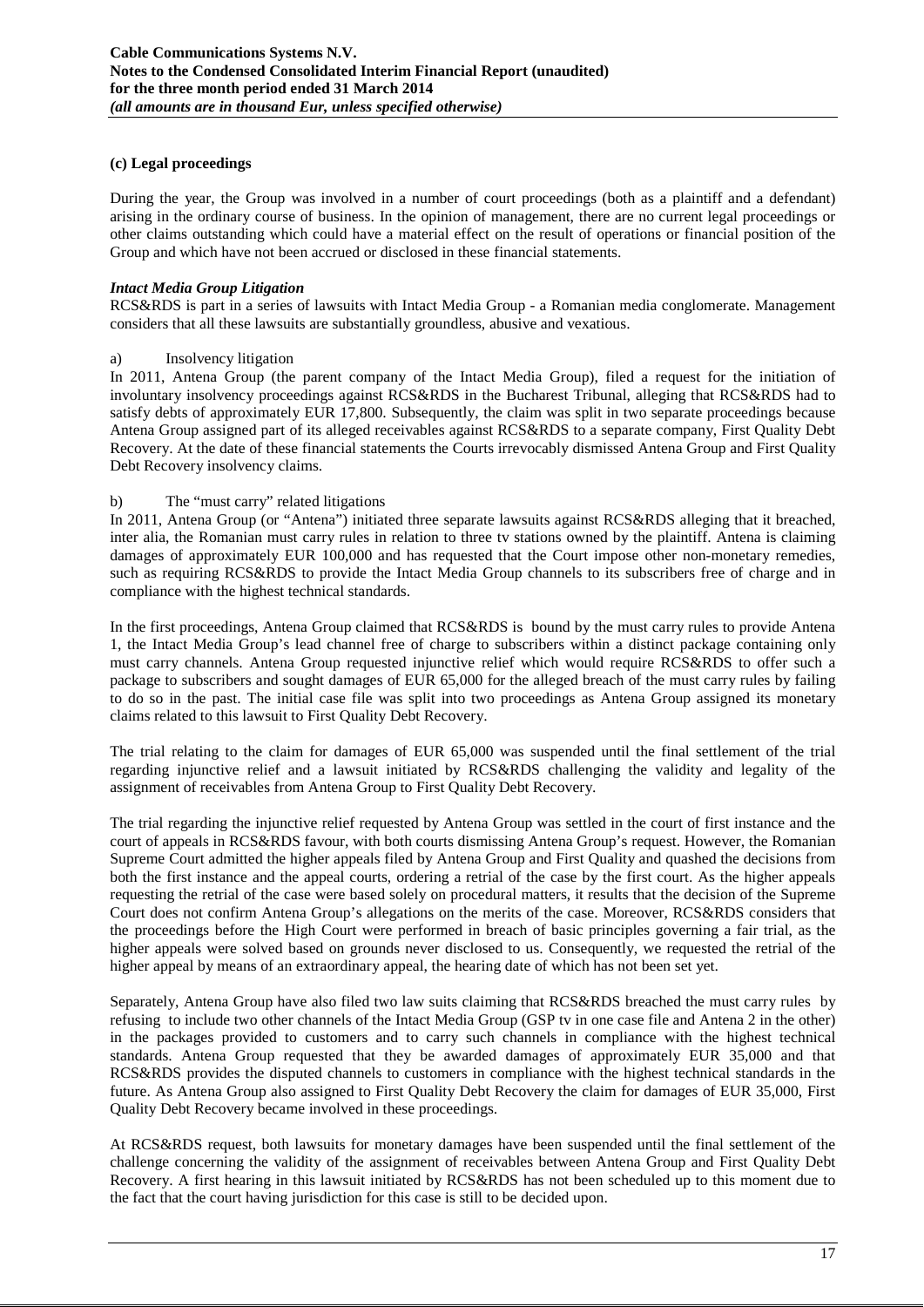The case file regarding the GSP tv channel was settled by the Bucharest Tribunal in favour of Antena Group, the court ordering us to include the channel in our network in compliance with some technical requirements. However, RCS&RDS is carrying the channel as of January 2012 and therefore the decision did not impact our network. RCS&RDS appealed the decision of the Bucharest Tribunal, the next hearing before the Court of Appeal being scheduled in June 2014.

The case file regarding the carriage of Antena 2 channel was settled in March 2014 by the Bucharest Tribunal in our favour; Antena Group's claims were rejected in their entirety. Antena Group has appealed this decision, the first hearing before the Court of Appeal being scheduled in June 2014.

#### *Competition Council Investigations*

As per our knowledge, RCS&RDS is subject to two investigations by the Competition Council. An investigation by the Romanian Competition Council could take up to several years. If RCS&RDS is found to have committed breaches of competition law, sanctions could include fines as well as cancellation of contracts or rights that contravene applicable legislation.

Given that the investigations are in progress and that the Competition Council has not issued preliminary reports in this respect, RCS&RDS was not able to quantify the risks related to these investigations, but management does not believe RCS&RDS has committed any violations of competition law and would challenge any ruling that would be made against RCS&RDS.

#### *Telecom market interconnection investigation*

In May 2010, RCS&RDS made a complaint to the Romanian Competition Council in relation to the interconnection tariffs applied on the Romanian mobile telecom market, seeking to obtain a reduction in the tariffs charged. In February 2011, the Romanian Competition Council opened an investigation on the mobile telephony market in relation to relatively high interconnection tariffs. Subsequently, the investigation seemed to also focus on differences in fees charged to consumers based on whether the person being called subscribed to the same network as the consumer making the call. RCS&RDS is fully cooperating with the Romanian Competition Council in this investigation.

#### *GSP investigation*

In May 2011, the Antena Group, a media group in Romania and a former commercial partner of RCS&RDS, made a complaint to the Romanian Competition Council in relation to RCS&RDS refusal to retransmit one of the group's channel, GSP TV. The Romanian Competition Council opened an investigation against RCS&RDS in relation to this matter in August 2011. RCS&RDS does not believe it has engaged in any anticompetitive behaviour and believes that the Intact Media Group made the complaint as a means of pressurising RCS&RDS in relation to other existing disputes (refer to the "Legal proceedings" paragraph above). Although RCS&RDS considers the demands of the Antena Group to be abusive and groundless, GSP TV is retransmitted (following injunctive relief the Antena Group has obtained against RCS&RDS). RCS&RDS has cooperated with this investigation, which is still ongoing, and it will continue to vigorously defend against it.

## **16. SUBSEQUENT EVENTS**

On April 28, 2014 and May 7, 2014 we concluded two coupon swaps for the remaining portion of the Proceeds Loan's value (€225 million), both with a termination date of 23 September 2016.

In April 2014 we concluded a share buy-back agreement through which RCS&RDS purchases 10 million of its own shares from CCS for a consideration of EUR 18,000.